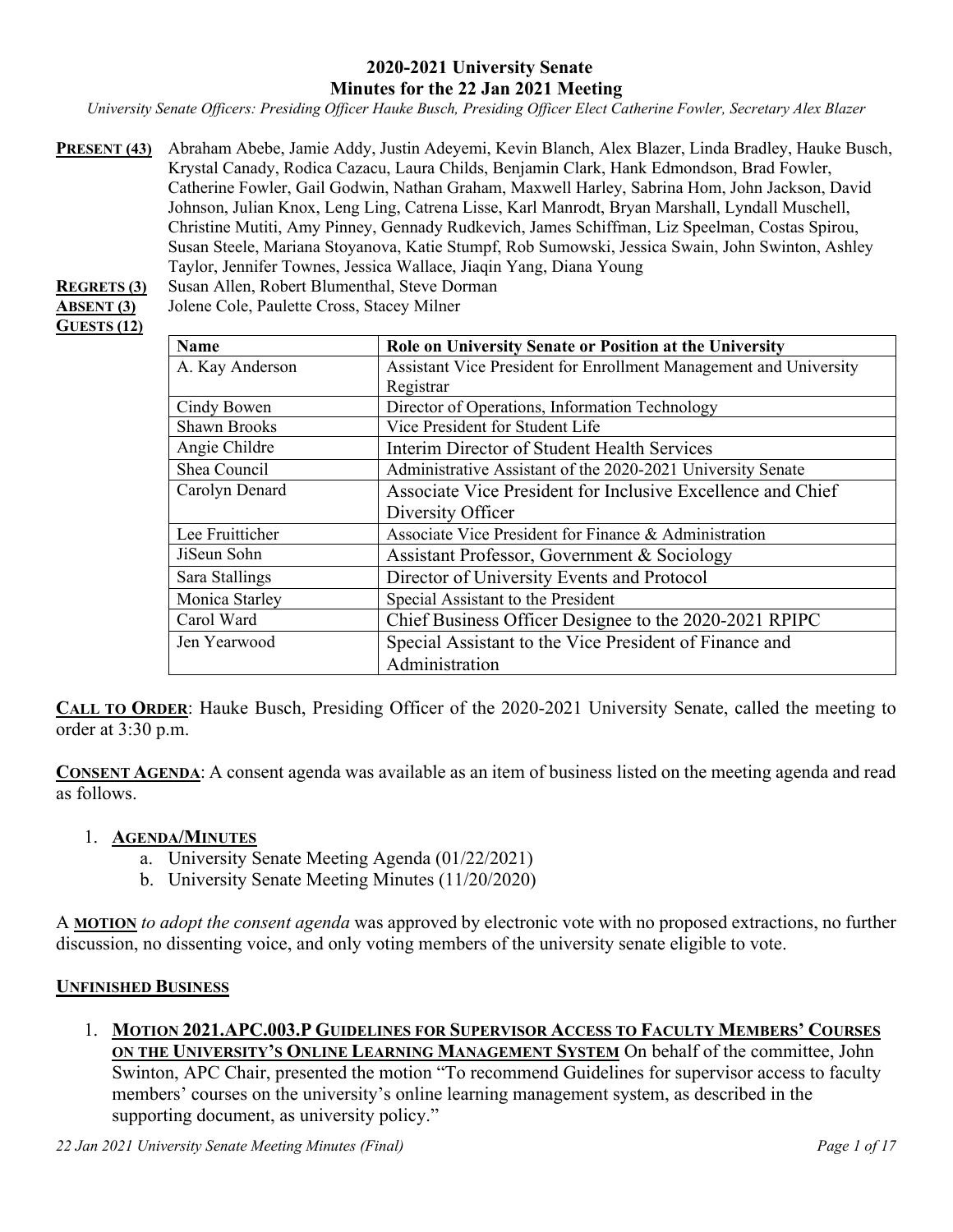- a. **SUPPORTING DOCUMENTS** Supporting documentation was available in the online motion database: [https://senate.gcsu.edu/motions/guidelines-supervisor-access-faculty-members](https://senate.gcsu.edu/motions/guidelines-supervisor-access-faculty-members-courses-university-s-online-learning-management)[courses-university-s-online-learning-management.](https://senate.gcsu.edu/motions/guidelines-supervisor-access-faculty-members-courses-university-s-online-learning-management)
	- i. *Guidelines for supervisor access to faculty d2l*: A document providing rationale and details of the policy recommendation.

# b. **CONTEXTUAL INFORMATION**

- i. John Swinton provided the following information: Since instructors' supervisors have been added to instructors' GeorgiaVIEW sites, we need a policy notifying instructors of supervisor access.
- ii. The history of the Supervisor Access Motion is contained in the 16 Oct 2020 Minutes (APC Committee Report) and the 20 Nov 2020 Minutes (APC Committee Report).

# c. **DISCUSSION**

- i. Comment: A supervisor should not have the ability to add or copy material from the instructor's learning management system.
- ii. Comment: Faculty member should be changed to instructor.

### d. **SENATE ACTION**

- i. A **MOTION** *to amend* the Policy Statement in the supporting document by adding the sentence "Supervisors or their designate shall not have the authority to add, remove, or copy any material from an instructor's Learning Management System area without the freely provided express written consent of the instructor" was made, seconded, and *APPROVED* by electronic vote with only Faculty University Senators eligible to vote (37 yay, 4 nay).
- ii. Amended Motion 2021.APC.003P was *APPROVED* by electronic vote with only Faculty University Senators eligible to vote (36 yay, 4 abstain).

### **NEW BUSINESS**

- 1. **MOTION 2021.FAPC.001.P AMENDED EMERITUS/EMERITA POLICY** On behalf of the committee, Hank Edmondson, FAPC Chair, presented the motion "Motion to recommend that Georgia College amend the Emeritus/Emerita Policy to add a review process from tenured departmental colleagues."
	- a. **SUPPORTING DOCUMENTS** Supporting documentation was available in the online motion database: [https://senate.gcsu.edu/motions/amended-emeritusemerita-policy-11142020.](https://senate.gcsu.edu/motions/amended-emeritusemerita-policy-11142020)
		- i. *Amended EmeritusEmerita Policy Summary.docx*: A document summarizing the policy change recommendation.
		- *ii. Emeritus Policy 1-8-21 final.doc*: A document providing rationale and details of the policy change recommendation.

# b. **CONTEXTUAL INFORMATION**

- **i.** Hank Edmondson provided the following information: At the request of Provost Spirou, FAPC reviewed ways for faculty to be involved in granting emeritus status to retiring faculty. Rather than starting with the department chair, the motion proposes that the emeritus process start with three tenured faculty members from the department. If there are not enough tenured members from the home department, then tenured members from a related department may be added. The change would be implemented in Fall 2021. The amendment is in the best interest of candidates for emeritus status.
- **ii.** The history of the Amended Emeritus/Emerita Policy is contained in the 18 Sep 2020 Minutes (ECUS Committee Report) and the 20 Nov 2020 Minutes (FAPC Committee Report).
- c. **DISCUSSION** There was no discussion.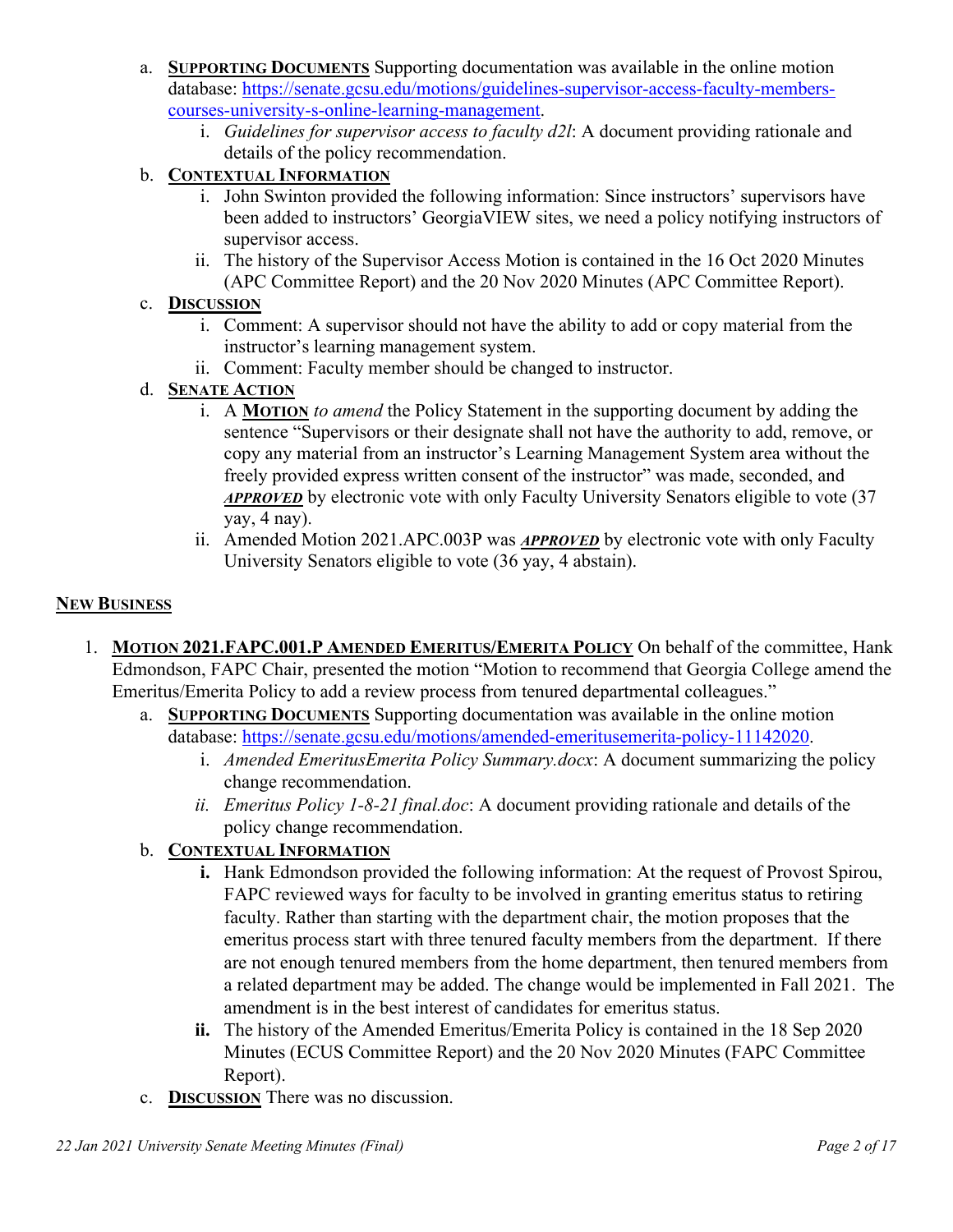- d. **SENATE ACTION** Motion 2021.FAPC.001.P was *APPROVED* by electronic vote with only faculty University Senators eligible to Vote (35 yay, 4 abstain).
- 2. **MOTION 2021.ECUS.001.B PROPOSED REVISIONS TO UNIVERSITY SENATE BYLAWS (DIVERSITY COMMITTEE)** On behalf of the committee, David Johnson, Past Presiding Officer and ECUS member, presented the motion "To approve the proposed revisions to the University Senate Bylaws as outlined in the supporting documents."
	- a. **SUPPORTING DOCUMENTS** Supporting documentation was available in the online motion database: [https://senate.gcsu.edu/motions/proposed-revisions-university-senate-bylaws-diversity](https://senate.gcsu.edu/motions/proposed-revisions-university-senate-bylaws-diversity-committee-01082021)[committee-01082021.](https://senate.gcsu.edu/motions/proposed-revisions-university-senate-bylaws-diversity-committee-01082021)
		- i. *USBylaws\_2021-01-15.docx*: A Word document containing a copy of the proposed bylaws revisions.
		- ii. *USBylaws\_2020-01-15.pdf*: A pdf document containing a copy of the proposed bylaws revisions.
		- iii. *Summary of Revisions – Diversity Committee (21-1-15).docx*: A document summarizing the bylaws revision recommendation.
	- b. **CONTEXTUAL INFORMATION**
		- i. David Johnson provided the following information: In proposing this new standing committee, called Diversity, Equity and Inclusion Policy Committee, ECUS consulted with numerous stakeholders and worked closely with the Office of Inclusive Excellence. Under the proposed bylaws change, standing committees will have 13 members in order to maintain a majority faculty presence. Also, there will be an additional Presidential Appointee serving on the committee and University Senate. University Senate will still need 4-10 volunteers to serve on standing committees each year.
		- ii. The history of Bylaws Revisions (Diversity Committee) is contained in the 16 Oct 2020 Minutes (ECUS Committee Report) and 20 Nov 2020 Minutes (ECUS Committee).
	- c. **DISCUSSION** For the first reading of the proposed bylaws revision, Senators asked questions and made comments about the motion.
		- i. Question: Why does the proposal reduce the Corps of Instruction faculty serving on standing committees? Does this reduce representation of each college on each standing committee? Answer (Past Presiding Officer): Due to limited number of senators, some colleges are not currently represented. We have always attempted to address the representation issue with volunteers. Answer (Presiding Officer): We used to have five standing committees and the four colleges and the library were represented on those committees. The current proposal will return us to that earlier model.
		- ii. Question: What will happen to standing committees that have been addressing diversity issues? Answer (Past Presiding Officer): We don't want to create a standing committee whose business is superfluous or overlaps too much. If there is a gray area, ECUS and SCC will continue to steer items to the most suited committee. Answer (Chief Diversity Officer): Agenda items often blend; however, the advantage of a Diversity Committee is expertise, experience, and knowledge of best practices that committee members bring to the committee. The committee will include the Chief Diversity Officer, the Director of Admissions, and the Director of Human Resources.
		- iii. Question: What is the purpose of creating a standing committee when we already have bodies that can address these issues? Answer (Chief Diversity Officer): Placing a diversity committee on University Senate centralizes the policy recommendation process, rather than having policies dispersed throughout the department, college, and office levels. Answer (Past Presiding Officer): Currently, our campus is not doing as good a job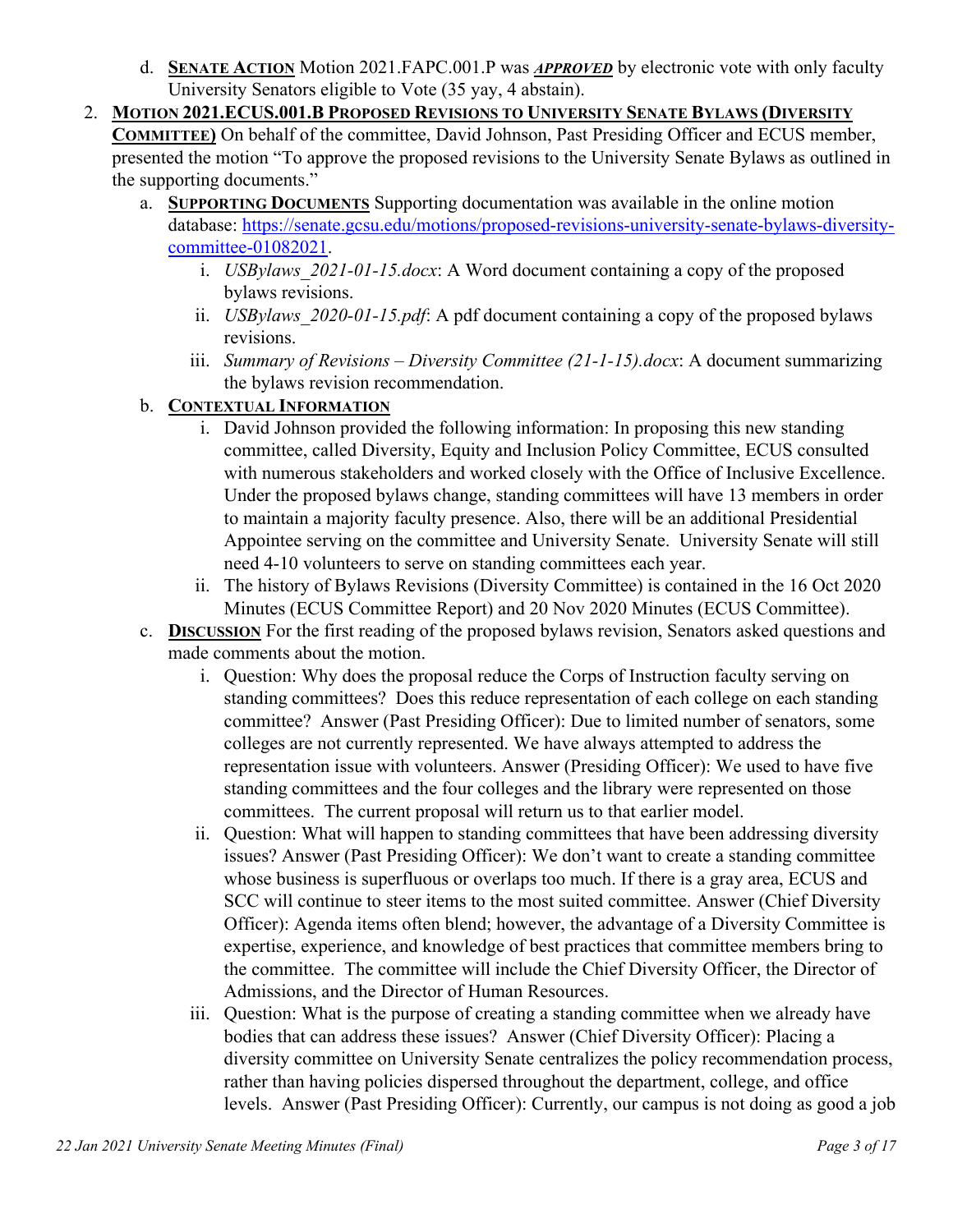as it can in speaking with one voice. We could, for instance, pass a resolution addressing hate speech on campus and recommend programming initiatives.

### **PRESIDENT'S REPORT — PRESIDENT STEVE DORMAN**

President Steve Dorman extended his *Regrets* and provided the following report.

- 1. **TRAFFIC CROSSINGS UPDATE** The DOT completed their safety improvements on Hancock Street over the holiday break. This project includes a new red-light safety feature, referred to as a Barnes Dance, at the Hancock and Clarke Street intersection which allows for a four-way stop of traffic to permit pedestrians on all corners to cross at the same time. Another safety system, referred to as a Pedestrian Hybrid Beacon, was placed at the crosswalk on Hancock Street near Ennis Hall to work in tandem with the intersection stop. We have been given permission by the GADOT to move forward with addressing safety measures on the state route at Montgomery Street. This project is currently on hold due to a recent DOT request. This project will include an improvement at the crosswalk on Montgomery Street between Beeson and Peabody with a red-light signaling system.
- 2. **MANDATORY SECURITY TRAINING** Governor Kemp issued an executive order requiring all State of Georgia and University System of Georgia employees to complete Information Security Awareness Training twice a year. All employees must complete the training before March 5, 2021. Should you have any questions, please contact our information security officer, Mr. Hance Patrick by email at [hance.patrick@gcsu.edu](mailto:hance.patrick@gcsu.edu) or by phone by calling extension 6354.
- 3. **STATE OF THE UNIVERSITY** The annual State of the University Address will be held virtually on Friday, February 5. A link to view the 2 p.m. address will be provided prior to the event. Details regarding the annual Service Recognition Ceremony held immediately following the State of the University will be forthcoming.
- 4. **VICE PRESIDENT FOR UNIVERSITY ADVANCEMENT** On Thursday, January 21, I announced that due to the tragic passing of Chairwoman Susan Allen's husband, we are taking a strategic pause in the search process for our next Vice President for University Advancement. We hope to reconvene in early February 2021. For those of you who participated in the on-campus interviews, thank you for time, feedback, and support. I truly appreciate everyone's support and understanding during this time.
- 5. **GENERAL COUNSEL SEARCH** We are currently engaged in a search for our next General Counsel. This search is being chaired by Interim Vice President for University Advancement, Lee Fruitticher. Members of the search committee include:
	- a. Jamie Grodecki, Assistant Athletic Director, Leadership/Senior Women Administrator/Head Softball Coach
	- b. Brittiny Johnson, Director of Public Affairs
	- c. Trejuan Johnson, Assistant Director of Alumni Awards, Collaborations, & Reunions
	- d. Chris McGraw, Associate Vice Chancellor for Legal Affairs, University System of Georgia
	- e. Holley Roberts, Interim Associate Provost of Academic Affairs and Director of The Graduate School
	- f. Shaundra Walker, University Library Director

On-campus interviews are set for February 15 – 19, 2021. Details about this search can be found at [https://www.gcsu.edu/general-counsel-search.](https://www.gcsu.edu/general-counsel-search)

6. **HOMECOMING** The Division of Student Life has convened a large group of students representing many clubs and organizations to help plan this year's Homecoming which will be held April 19-24, 2021. Specific events have yet to be determined. The week's festivities will conclude with a home baseball game, and the Homecoming Court will be announced at that time. University Communications is working with the Homecoming Committee on a theme and save-the-dates. The Alumni Office will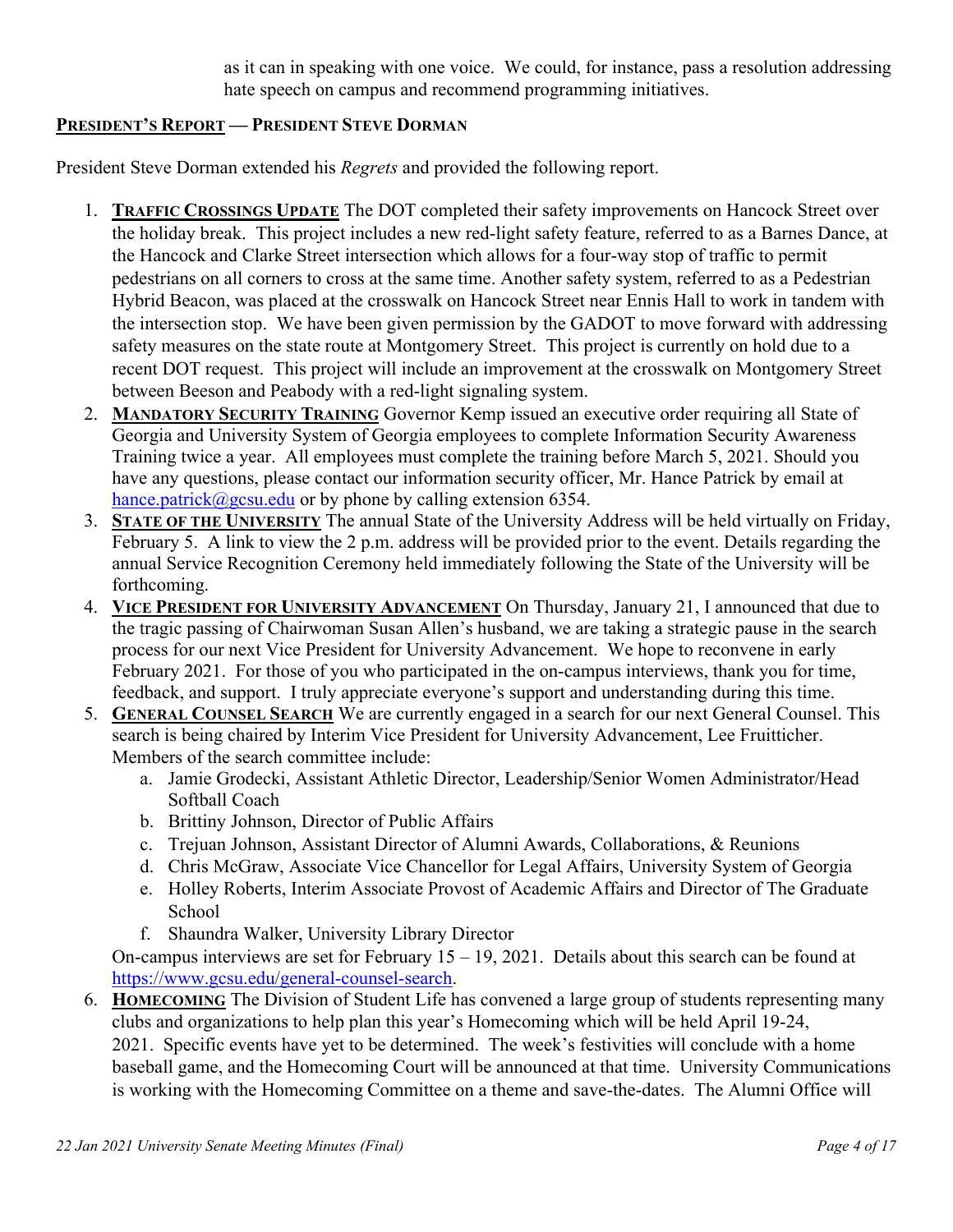also promote and potentially plan some additional events. More details about this year's events will be released over the next few weeks.

- 7. **INTEGRATED SCIENCE COMPLEX** This project is currently 60% complete on construction. We anticipate completion sometime in June. Once the building is turned over to us (likely in July), we will begin installing equipment and furniture which will continue through August and September.
- 8. **STAFF SALARY STUDY** As noted in my November 2020 report, we received approval to implement the staff salary study increases in January of 2021. By now, all supervisors should have received salary letters from HR for their respective staff members. Letters were sent to those affected by the study as well as those who were not with details explained within the letter. Please remember, this was not an across-the-board increase but followed the recommendations of the study for increases. This will provide much needed increases to bring staff to the minimum levels set by the study. Should you or any one in your area have questions, please direct them to [classcomp@gcsu.edu](mailto:classcomp@gcsu.edu) or by calling extension 5596.
- 9. **POLICY REVISIONS AND APPROVALS** During the January 2021 Board of Regents meeting, revisions were made to the following BOR policies:
	- a. Campus Affairs
		- i. Board Policy 6.3.5 Trademarks
	- b. Personnel
		- i. [Board Policy 8.3.9.4 Temporary Suspension of Violation of State and Federal Laws](https://www.usg.edu/policymanual/section8/C245/#p8.3.9_discipline_and_removal_of_faculty_members)
	- c. The Flextime, Compensatory Time, and Overtime and the Telework Policy were approved by the Executive Cabinet on December 15. The policy can be found at:
		- i. [Legal Affairs New/Revised Policies](https://www.gcsu.edu/legalaffairs/newrevised-policies)

# 10. **SAVE THE DATE**

*State of the University Address Faculty and Staff Service Recognition Ceremony*  Friday, February 5, 2021 Virtual Ceremony

# **PROVOST'S REPORT — PROVOST COSTAS SPIROU**

- 1. **SPRING 2021** We started Spring semester 2021 (January 19th) much like the Fall with face-to-face instruction along with social distancing and other important mitigation efforts on campus. To accomplish social distancing, classroom settings were reconfigured once again, and section sizes were reduced with larger rooms continuing to be part of the schedule.
- 2. **FACULTY RESEARCH GRANTS** Call for Applications: The Faculty Research Grant program at Georgia College is intended to provide small grants to support faculty scholarship and creative endeavors. The expectation is that the Faculty Research Grant supported projects will lead to faculty publications or public performances and exhibitions of creative works and applications for external grant support. The call for research grant proposals for Spring 2021 Round II opens February 1, 2021 with a deadline of February 19, 2021 at 5:00 p.m.
- 3. **INCLUSIVE EXCELLENCE RESEARCH GRANTS** Call for Applications: The purpose of the Inclusive Excellence Research Grant is to provide funding for Georgia College faculty to conduct research on topics regarding inclusive excellence. The institution and faculty can address inclusive excellence in a variety of ways including: examining underserved populations, researching the effect of educational, economic, health, and environmental disparities, analyzing public policies and their impact on the social world, investigating historical events, evaluation of effective and inclusive teaching, discovering the roles specific learning outcomes includes or excludes our learners, identifying the impact the use of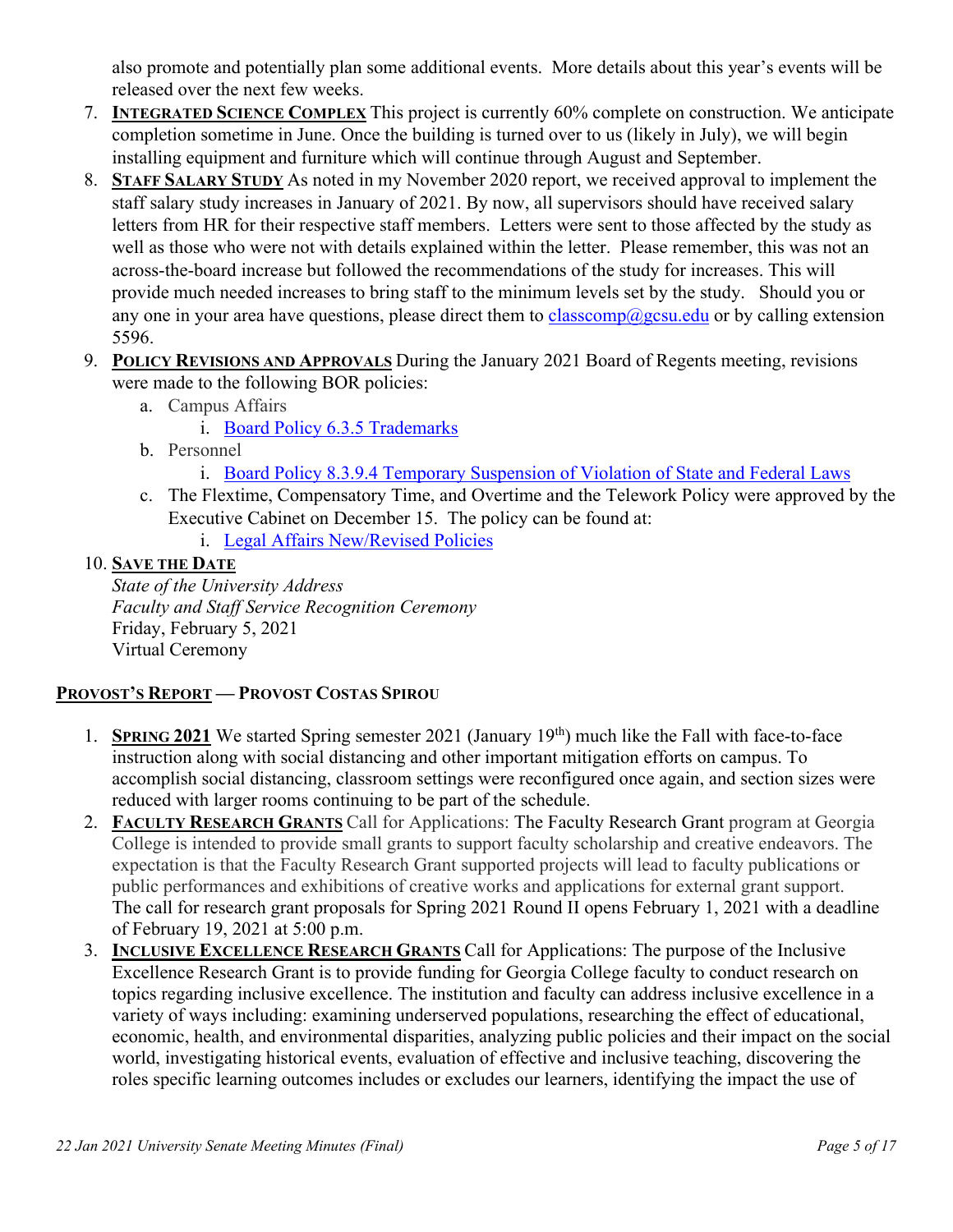technology has on certain populations, and recognizing the student's agency in successfully matriculating through the coursework. The deadline for applications is February 19, 2021.

- 4. **PERSONAL PROTECTIVE EQUIPMENT** Georgia College will continue to follow the guidance from the Georgia Department of Public Health (GDPH) and the Centers for Disease Control and Prevention (CDC), as well as the USG to ensure that we create a safe environment for everyone on campus. To this end, we are maintaining an ample stock of personal protective equipment (PPE), including washable cloth and disposable face masks, disinfectants, and sanitizing materials. We will continue to request that individual office areas are sanitized while Building Services will continue to routinely clean and sanitize the common areas. For additional PPE or assistance in cleaning or sanitizing workspaces, please submit work orders by calling 478-445-4279 or call Shea Groebner 478-445-2043. Face masks will continue to be required for anyone entering campus and where at least six feet of social distancing will be difficult to maintain.
- 5. **ALTERNATE WORK ARRANGEMENTS** Faculty who fall into high-risk categories for severe illness with COVID-19 may request alternate work arrangements. If you believe you fall into a high-risk category that would make you a vulnerable employee, please contact the Georgia College Human Resources Office. Human Resources will review the request and, upon approval, will work with the employee and their immediate supervisor in documenting and providing for an alternate work arrangement.
- 6. **TENT AND VENTILATION** The tent set-up in the Bell Hall parking lot is available for usage throughout Spring semester for classes or meeting space. For buildings with HVAC controls, the HVAC shop will continue programming the air conditioning and heating systems to bring in more outside air for improved ventilation. System filters have also been upgraded to minimize the chances of the HVAC system spreading the virus.
- 7. **COLLEGE OF EDUCATION** The Georgia College's John H. Lounsbury College of Education earned a Level 4 rating on the 2020 Teacher Preparation Program Effectiveness Measures (PPEMs) published by the Georgia Professional Standards Commission (GaPSC). The highest-ranking available, Level 4 is labeled "exemplary" and is above the desired level of performance for effectively preparing future teachers. This marks the second year of the statewide rankings and the second year in a row Georgia College has received the highest rank. The PPEMs evaluate educator preparation programs using measures collected during candidates' time in the program—such as certification assessments required by the state—and measures collected following completion once candidates are in the classroom, including classroom observations by supervisors and surveys of employers as well as newly employed teachers. The primary purpose of the PPEMs is to give educator preparation programs detailed information that they can use to improve.
- 8. **COLLEGE OF HEALTH SCIENCES** All 33 of our Family Nurse Practitioner (FNP) graduate students passed their certification exam on the first attempt. This is a great example of the quality programs that we have in the School of Nursing and the College of Health Sciences.
- 9. **UNIVERSITY RETENTION COMMITTEE** The University Retention Committee submitted its preliminary report with a number of recommendations including:
	- a. Revising the Freshman Seminar to help students feel more engaged to their programs as freshmen and sophomores.
	- b. Enrollment Management will start asking more in-depth questions when students leave (i.e., If student states GC doesn't offer the major they want, admissions will find out specifically which major).
	- c. Enrollment Management will start offering a student leave of absence for a semester that will allow a more streamlined return for students.
	- d. Several areas across campus are researching enhanced parent engagement.
	- e. The GC Nudge Unit, a student-led initiative overseen by the Economics & Finance and Psychology departments will assist the committee in developing strategies for improving retention through behavioral changes.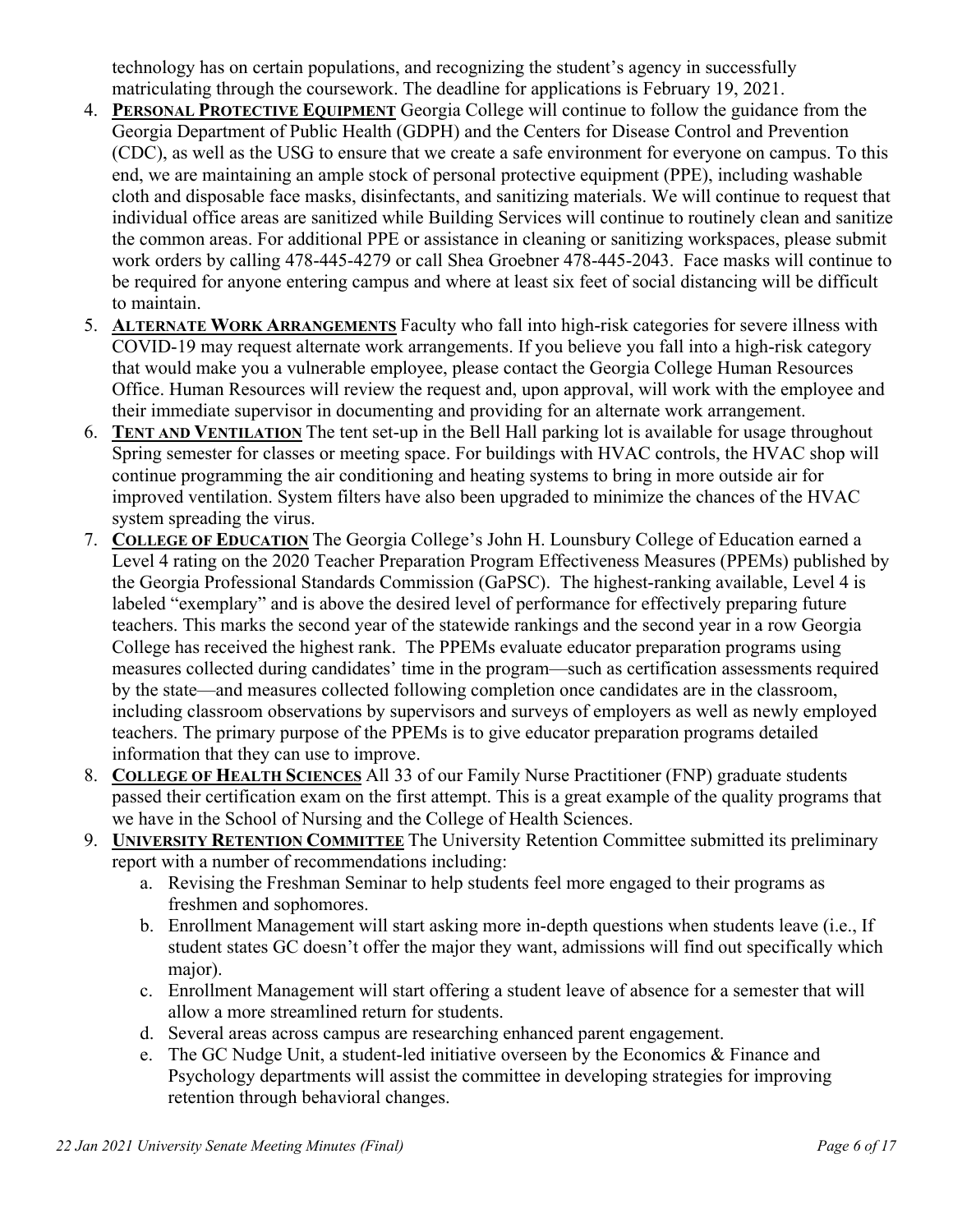- 10. **GC JOURNEYS** GC Journeys won the USG Regents' Momentum Year Award for Excellence in Teaching and Curricular Innovation.
- 11. **CENTER FOR TEACHING AND LEARNING** The Center for Teaching and Learning will be offering the following workshops to support faculty. Please contact the CTL for additional information:
	- a. Creating Accessible Documents Track: Course Structure January 26.
	- b. The Science of Learning Track: Learning and Getting it Right January 27.
	- c. Transformative Learning Experiences & Essential Learning Outcomes January 29.
	- d. Developing Relationships in a Digital Environment February 2.
	- e. Creating an Inviting and Welcoming Space for Learning: UDL February 9.
	- f. Video Recording Solutions for Recording Your Presentations or Tutorials February 9.
	- g. Creating Accessible Media February 10.
	- h. Who Is Generation Z and Why It Matters February 16.
	- i. How to Capture What You Are Doing for Publication and Presentation February 16.
	- j. Using Technology for Video Recording Presentations and/or How-to Videos February 18.
	- k. Which Teaching Strategies Yield the Greatest Bang for Your Buck? February 24.

The CTL saw an increase of tickets from 896 (2019) to 2,420 (2020). The 2019-2020 Annual Report is available in the Center homepage website.

- 12. **BORDER-FREE GC** Join the International Education Center in information sessions to learn about the many ways in which you can enhance the Georgia College experience by incorporating the resources of the world. The Border-Free initiative at Georgia College allows all students, faculty, and staff the opportunity to engage with the global community regardless of barriers, whether actual or perceived. The use of technology facilitates affordable – sometimes even cost-free - opportunities to connect with students, faculty, staff, community members, and experts throughout the world in both academic, professional, pre-professional, and social environments.
	- a. January 28  $\omega$  10am register at: [https://gcsu.zoom.us/meeting/register/tJcudOirrTguGtK8izjxcuatUvg2h1GkdVo6](https://nam11.safelinks.protection.outlook.com/?url=https%3A%2F%2Fgcsu.zoom.us%2Fmeeting%2Fregister%2FtJcudOirrTguGtK8izjxcuatUvg2h1GkdVo6&data=04%7C01%7Cshannon.gardner%40gcsu.edu%7C7be5967d5dee4d07458d08d8b1c7c7be%7Cbfd29cfa8e7142e69abc953a6d6f07d6%7C0%7C0%7C637454818894995989%7CUnknown%7CTWFpbGZsb3d8eyJWIjoiMC4wLjAwMDAiLCJQIjoiV2luMzIiLCJBTiI6Ik1haWwiLCJXVCI6Mn0%3D%7C1000&sdata=1MyH%2B0AydZ5kIlGTW6JkXcSEj6BXj8B4pqdj%2FVG5XKE%3D&reserved=0)
	- b. February  $9 \text{ (a)} 12 \text{ pm}$  register at: [https://gcsu.zoom.us/meeting/register/tJAufuqoqTkvGNQGzAMAwuvfGU9Q0G19HGvL](https://nam11.safelinks.protection.outlook.com/?url=https%3A%2F%2Fgcsu.zoom.us%2Fmeeting%2Fregister%2FtJAufuqoqTkvGNQGzAMAwuvfGU9Q0G19HGvL&data=04%7C01%7Cshannon.gardner%40gcsu.edu%7C7be5967d5dee4d07458d08d8b1c7c7be%7Cbfd29cfa8e7142e69abc953a6d6f07d6%7C0%7C0%7C637454818894995989%7CUnknown%7CTWFpbGZsb3d8eyJWIjoiMC4wLjAwMDAiLCJQIjoiV2luMzIiLCJBTiI6Ik1haWwiLCJXVCI6Mn0%3D%7C1000&sdata=9Jd2M0d6%2BmV69GqIZspxdJAiL2RYZy048eMg%2FskhArU%3D&reserved=0)
	- c. February 26 @ 2pm register at: [https://gcsu.zoom.us/meeting/register/tJArc](https://nam11.safelinks.protection.outlook.com/?url=https%3A%2F%2Fgcsu.zoom.us%2Fmeeting%2Fregister%2FtJArc-mvqzMpHtVEfbB_r1mu8X9xYTJ_2OEy&data=04%7C01%7Cshannon.gardner%40gcsu.edu%7C7be5967d5dee4d07458d08d8b1c7c7be%7Cbfd29cfa8e7142e69abc953a6d6f07d6%7C0%7C0%7C637454818895005983%7CUnknown%7CTWFpbGZsb3d8eyJWIjoiMC4wLjAwMDAiLCJQIjoiV2luMzIiLCJBTiI6Ik1haWwiLCJXVCI6Mn0%3D%7C1000&sdata=3NXIGb%2BW7aipE%2BrFl8hh9IHO%2FK4qpySG3dqukbtKSms%3D&reserved=0)[mvqzMpHtVEfbB\\_r1mu8X9xYTJ\\_2OEy](https://nam11.safelinks.protection.outlook.com/?url=https%3A%2F%2Fgcsu.zoom.us%2Fmeeting%2Fregister%2FtJArc-mvqzMpHtVEfbB_r1mu8X9xYTJ_2OEy&data=04%7C01%7Cshannon.gardner%40gcsu.edu%7C7be5967d5dee4d07458d08d8b1c7c7be%7Cbfd29cfa8e7142e69abc953a6d6f07d6%7C0%7C0%7C637454818895005983%7CUnknown%7CTWFpbGZsb3d8eyJWIjoiMC4wLjAwMDAiLCJQIjoiV2luMzIiLCJBTiI6Ik1haWwiLCJXVCI6Mn0%3D%7C1000&sdata=3NXIGb%2BW7aipE%2BrFl8hh9IHO%2FK4qpySG3dqukbtKSms%3D&reserved=0)

### 13. **PROFESSIONAL LEAVE** The following faculty members have been awarded a professional leave for the 2021-2022 academic year:

- a. Ashley Evans Taylor, Psychological Science
- b. Aurora Castillo-Scott, World Languages and Cultures
- c. Brantley Nicholson, World Languages and Cultures
- d. Cliff Towner, Music
- e. Huaiyu Wang, Philosophy, Religion, and Liberal Arts
- f. Joanna Schwartz, Management, Marketing, and Logistics
- g. John Swinton, Economics and Finance
- h. Kasey Karen, Biological and Environmental Sciences
- i. Ken McGill, Chemistry, Physics, and Astronomy
- j. Min Kim, Government and Sociology
- k. Simplice Tchammna-Kouna, Mathematics
- 14. **HONORS COLLEGE** The Honors College recently announced that the Transformative Experience and Saladin Scholars grants are now available to Honors students. Please encourage Honors students to apply, especially for the Saladin Scholars grants. The application deadline for the Saladin Scholars grants is February 15. For more information, please see [https://www.gcsu.edu/honors/grants.](https://www.gcsu.edu/honors/grants)
- 15. *CORINTHIAN* Russell Library is pleased to announce the publication of volume 20 of the *Corinthian: The Journal of Student Research at Georgia College*, Georgia College's student research journal. The current and previous volumes are available online at [https://kb.gcsu.edu/thecorinthian/](https://nam11.safelinks.protection.outlook.com/?url=https%3A%2F%2Fkb.gcsu.edu%2Fthecorinthian%2F&data=04%7C01%7Ccostas.spirou%40gcsu.edu%7Ca998ed87a5164076dece08d88bcbd396%7Cbfd29cfa8e7142e69abc953a6d6f07d6%7C0%7C0%7C637413054824054244%7CUnknown%7CTWFpbGZsb3d8eyJWIjoiMC4wLjAwMDAiLCJQIjoiV2luMzIiLCJBTiI6Ik1haWwiLCJXVCI6Mn0%3D%7C1000&sdata=UCYJHsK412hg2YdkZgrkwJ7tujakGpr9TUP%2Fu%2BHF9d0%3D&reserved=0) . The publication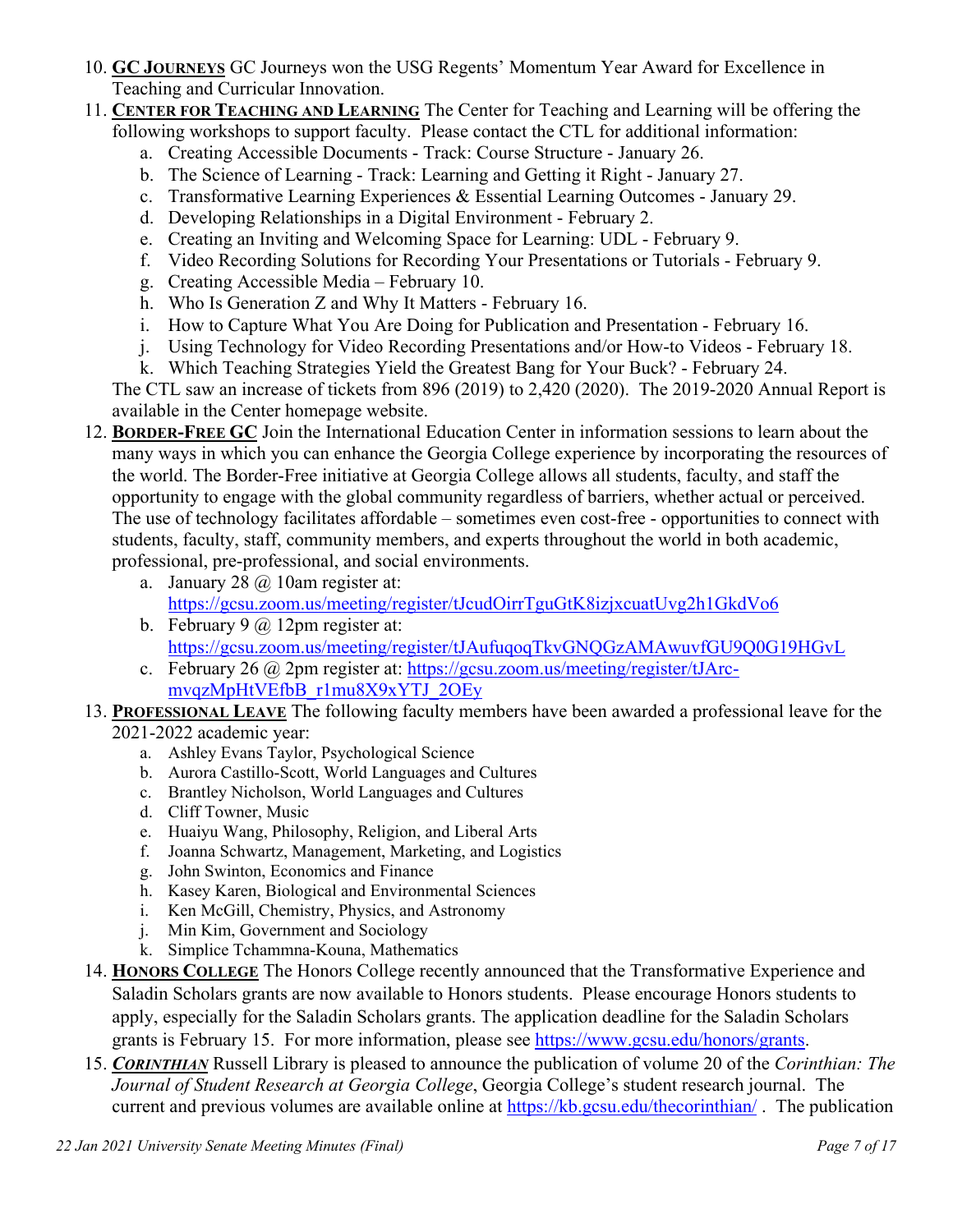is currently seeking submissions for Volume 21. The deadline to submit a paper is February 28, 2021. Submissions will be accepted from both undergraduate and graduate students. For more information, visit the student journal website.

- 16. **AFFORDABLE LEARNING GEORGIA GRANTS** The deadline for the next round of Affordable Learning Georgia grants, which support the implementation of affordable alternatives to costly commercial textbooks, is March 1, 2021. Faculty who are interested in developing an open education resource for the grant program should contact Dr. Shaundra Walker, Georgia College's Faculty Champion for Affordable Learning Georgia. Please note that all grant applications must be coordinated with the Office of Grants and Sponsored Projects.
- 17. **COPLAC PRIOR AWARD** In memory of the contributions of David J. Prior (Chancellor of the University of Virginia at Wise, 2005-2012), the COPLAC Board of Directors announces the ninth annual award in his name. This \$500 award to a senior-level undergraduate student is in honor of Chancellor Prior's work advancing this consortium and promoting student success in the public liberal arts sector. Submission deadline is February 22, 2021 (contact CTL).
- 18. **COPLAC CHARLES DUNN AWARD** In memory of the contributions of Charles Dunn, the COPLAC Board of Directors announces the seventh annual award in his name. This \$500 award to faculty is in honor of President Dunn's work advancing this consortium and promoting student success in the public liberal arts sector. Submission deadline is February 22, 2021 (contact CTL).
- 19. **FACULTY SCHOLARSHIP SUPPORT PROGRAM** The following faculty were recognized as the recipients of the competitive Faculty Scholarship Support Program funded by the Provost for Summer 2021:
	- a. Julian Knox, Assistant Professor of English, Article/Book Project Title: *From Dramatic to Divine Time: Shakespeare, Aeschylus, and Coleridge's Zapolya*
	- *b.* Mariana Stoyanova, Assistant Professor of Spanish, Article Project Title: *Atar Cabos: Comprehension and Production of Spanish Idioms by Advanced and Near Native Speakers of Spanish with L1 English.*
	- c. Dana Gorzelany-Mostak, Associate Professor of Music, Book Project Title: *Sounding Race, Inventing Authority: Pop Music, Identity, and the U.S. Presidency*
	- d. Guy Biyogmam, Associate Professor of Mathematics, Article Project Title: *On Prime Ideals of Leibniz Algebras*
	- e. Catherine Fowler, Assistant Professor of Nursing, Article Project Title: *Nursing Students Perception of Disaster Preparedness Before and After Formal Disaster Training*
- 20. **ONEUSG CAREERS** Georgia College is transitioning to the new OneUSG Careers platform. This is change is a part of the ongoing systemwide initiative to provide greater efficiency through a more integrated and seamless platform.  OneUSG Careers is a platform that electronically onboards new employees, handles recruitment, and employee transactions (such as manager changes, employee separations, etc.).   There are many benefits for using OneUSG Careers:
	- a. Improves applicant and hiring manager experience.
	- b. Reduces manual, paper and dual entry of data.
	- c. Integrates with OneUSG Connect and third-party vendors such as Equifax and Accurate.
	- d. Standardizes and simplifies business processes, procedures, and forms.
	- e. Reduces compliance risk.
	- f. Compatible with most smart devices.

OneUSG Careers – Manager Self Service went live on Wednesday, January 20, 2021 and the Recruitment module will go live on Thursday, January 28, 2021. Contact  $GCSUCareers@ggcsu.edu$  if you have any questions.

21. **COLLEGE OF EDUCATION SOCIAL JUSTICE DIALOGUE SERIES** The College of Education Social Justice Dialogue Series is having virtual book discussions taking place throughout the spring 2021 semester. They will be discussing *The Warmth of Other Suns* by Isabel Wilkerson, *Between the World and Me* by Ta-Nehisi Coates, and *We Want To Do More Than Survive* by Bettina Love. Sign up by January 31st by contacting the Office of the Dean, College of Education.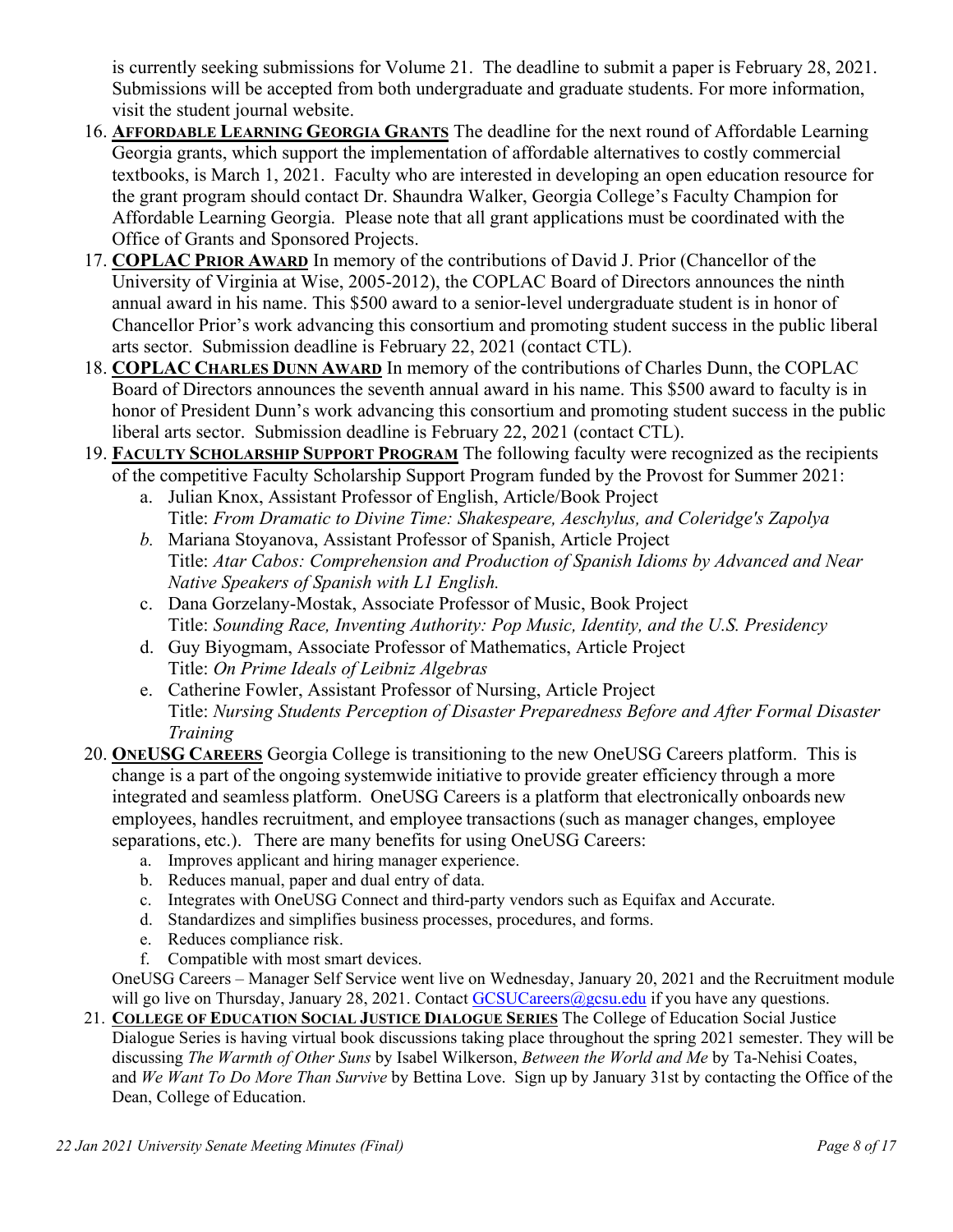- 22. **GC JOURNEYS** GC Journeys co-sponsored the Winter Adopt-a-Stream Service Project Over Winter Break. This project had 50 students from all different majors volunteering across 26 different counties and inputting their data into the statewide database.
- 23. **STUDENT RESEARCH CONFERENCE** The *24th Annual Georgia College Student Research Conference* will be held virtually on March  $26<sup>th</sup>$ . The submissions will be due on March  $1<sup>st</sup>$ . Abstracts and student submissions can be uploaded here:<https://kb.gcsu.edu/src/2021/>
- 24. **GC JOURNEYS PROJECT MINI-GRANTS** Faculty can apply for mini-grants to help support Transformative Experiences that they are leading in the Spring semester. [https://gcsu.co1.qualtrics.com/jfe/form/SV\\_6XLnqNjOL2Mv8hL](https://nam11.safelinks.protection.outlook.com/?url=https%3A%2F%2Fgcsu.co1.qualtrics.com%2Fjfe%2Fform%2FSV_6XLnqNjOL2Mv8hL&data=04%7C01%7Ccostas.spirou%40gcsu.edu%7C13bc9184f02648ca977208d8bd579354%7Cbfd29cfa8e7142e69abc953a6d6f07d6%7C0%7C0%7C637467531114180068%7CUnknown%7CTWFpbGZsb3d8eyJWIjoiMC4wLjAwMDAiLCJQIjoiV2luMzIiLCJBTiI6Ik1haWwiLCJXVCI6Mn0%3D%7C1000&sdata=EGF1gNTlZqrsIKfGEjVvZ15G%2FKwKgUUaue4uc05phNg%3D&reserved=0)
- 25. **WRITING CENTER** The Writing Center received very positive feedback from their virtual tutoring in the Fall. Furthermore, although total visits were down, tutor satisfaction among clients was up and tutors were at 90% capacity during their tutoring times. The Writing Center will continue synchronous and asynchronous virtual tutoring for the Spring, starting January  $25<sup>th</sup>$ .
- 26. **HIPS IMPLEMENTATION SCHOLARS** Angela Criscoe (Arts and Sciences), Joy Godin (College of Business), Joanne Previts (Education) and Damian Francis (Health Sciences) were all selected to serve as University System of Georgia HIPs Implementation Scholars. This is a new USG initiative to help support and promote High-Impact Practices across the system.
- 27. **QUESTIONS** When Provost Spirou invited questions, a number were forthcoming.

# **a. COVID VACCINATIONS**

- i. Question: What is the status of Georgia College being a vaccination site? Answer (Angie Childre, Interim Director of Student Health Services): We submitted the application two weeks ago to the Department of Public Health, which receives hundreds of applications per day. We are waiting.
- ii. Question: Are faculty and graduate student instructors considered educators for the state's Phase 1B? Answer (Director of Student Health Services): Yes, faculty will be part of Phase 1B. I'm not certain of graduate student instructor status, so I will inquire.
- iii. Comment: As a faculty member over 65 teaching face-to-face, I am waiting to be contacted to receive the vaccine. Comment: Go to the Department of Public Health website, search for vaccine providers, and then call all of the providers to try to make an appointment. (Note: The COVID-19 Vaccine site is [https://dph.georgia.gov/covid](https://dph.georgia.gov/covid-vaccine)[vaccine.](https://dph.georgia.gov/covid-vaccine))
- iv. Question: Does Georgia College have a process for faculty to receive the vaccine when the college is approved as a vaccine site? Answer (Director of Student Health Services): We have a tentative plan for our facilities to distribute the vaccine.
- v. Question: Could we prepare a list of faculty? Answer (Director of Student Health Services): Human Resources has a list.
- vi. Question: How many Georgia College employees and students are currently quarantining and/or isolating? Answer (Director of Student Health Services): 47.

# **COMMITTEE REPORTS**

- 1. **EXECUTIVE COMMITTEE OF UNIVERSITY SENATE (ECUS) — HAUKE BUSCH, CHAIR**
	- a. **2020-2021 GOVERNANCE CALENDAR** The 2020-2021 Governance Calendar has been updated to include a previously omitted department meeting in April. (16 April 21 3:30 PD/other has been replaced with Department)
	- b. **UNIVERSITY SENATE BUDGET** No spending is anticipated for the university budget at the present time.
	- c. **UNIVERSITY SENATE RECOGNITIONS** University Senate Recognitions (Certificates/Pins) Report has been generated and is being reviewed for accuracy.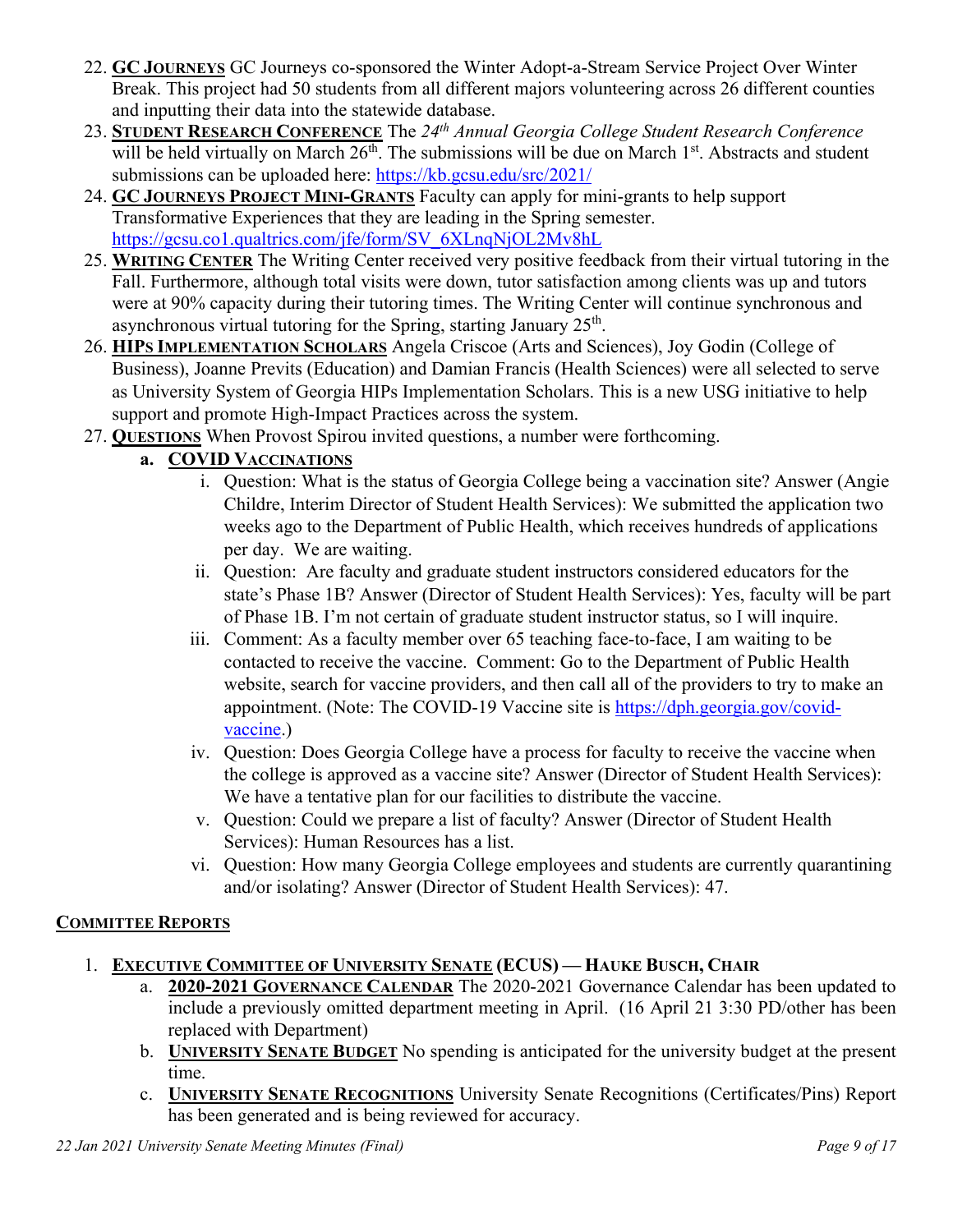- d. **UNIVERSITY SENATE REPRESENTATIVES ON UNIVERSITY COMMITTEES** A review of University-Wide Committees with Senate Representation is being planned to fill vacant positions once the election results of the new senators have been posted.
- e. **INCLUSIVE EXCELLENCE POLICY COMMITTEE WORKGROUP** The work group on "Establish an Inclusive Excellence Policy Committee (IEPC or I-PAC)" lead by David Johnson, Alex Blazer and Catherine Fowler is planning to present a motion to the Senate. The new proposed committee is intended to be called the Diversity Equity and Inclusive Policy Committee (DEIPC).
- f. **PARLIAMENTARIAN** The Senate is still looking for a Parliamentarian.
- 2. **SUBCOMMITTEE ON NOMINATIONS (SCON) — CATHERINE FOWLER, CHAIR**
	- a. **ELECTION OVERSIGHT** Requests were made to college deans and the library director to submit their election results by February 1, 2021. There is no legal date extension per the bylaws.
	- b. **AT-LARGE FACULTY SENATOR ELECTION** A letter was sent to all faculty asking for nominations for the at-large senator position.
	- c. **SELECTED STUDENT SENATORS** An email request was sent to the Student Government Association to implement elections and notify the senate.
	- d. **SELECTED STAFF SENATORS** An email request was sent to Staff Council asking for election results.
	- e. **GOVERNANCE RETREAT** Planning for the retreat is ongoing.
- 3. **ACADEMIC POLICY COMMITTEE (APC) — JOHN SWINTON, CHAIR**
	- a. **Discussion with President and Provost** President Steve Dorman and Provost Spirou joined the meeting as guests in order to discuss issues that led to the proposed resolution condemning the BOR and GC administration's response to the Covid crisis. The meeting was respectful and informative. To avoid doing any injustice to the conversation, rather than attempt to summarize it, I will copy Jolene Cole's Secretarial notes:
		- i. Dr. Dorman and Dr. Spirou joined the meeting to clear up any additional misconceptions and/or concerns about the return to campus due to COVID.
		- ii. Swinton: APC was asked to pursue the resolution condemning BOR action on reopening campuses. Individuals wanted the committee to address the anxiety on campus, especially the concerns from our jr. faculty. APC's aim was to serve as a filter for those concerns.
		- iii. Question: Is the BOR involved with arranging vaccinations with the Georgia Department of Health for USG campus workers? Dorman: GC is working on gaining approval to be a vaccination distribution location. We have the capacity to administer vaccines and store them effectively. Angie Childre our Interim Director for Student Health Services is taking the lead on this. My understanding is that GC will be considered part of 1B for teachers and essential workers for vaccines.
		- iv. Question: As President of Georgia College, are you in communication with our Baldwin County Health Department and Navicent Health Baldwin Hospital regarding availability of resources needed to support a spike of cases occurring when students return? Dorman: We are hoping that the start of the semester being later will help mitigate cases on campus. We are offering testing this week and next for faculty and staff. We will then be offering testing for students on the  $19<sup>th</sup>$  and  $20<sup>th</sup>$ . We do have tests on hand and will communicate this to students. Angie Childre has been working with the public health department and has been attending all their meetings.
		- v. Question: Will GC college provide quarantine space for students? Why has GC failed to do this and instead elected to send students home? Dorman: We do have space on campus for those who need to quarantine. The system has encouraged sending students home when possible. We also have 5600 undergraduate students with only about 2000 living on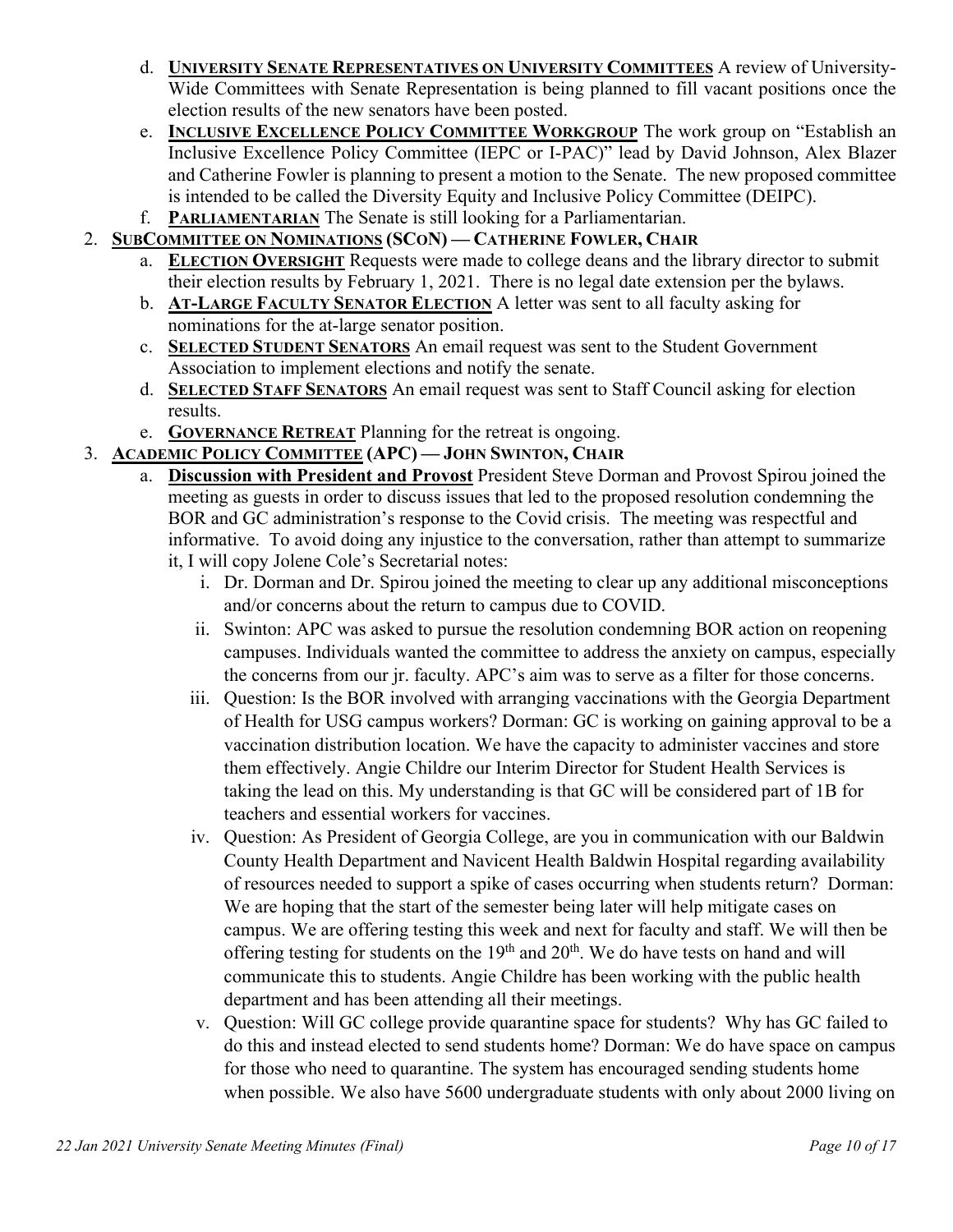campus. We would only serve those who live on campus. If a student can not go home, (international etc.) we do have spaces for them.

- vi. Question: We are hearing a lot of what the Board wants vs what is best for Georgia College. Can we push things depending on our unique situation? What is the boundary, if we need to do something that the board may not recommend etc.? Dorman: We received guidance from the board, university presidents, staff and public health department members as we entered the semester last fall. The recommendations we followed came from that group. We did lack some guidance from the CDC at first. By thanksgiving the CDC did suggest students stay on campus and not return home. Information changed as we progressed through the semester.
	- 1. Swinton: Moving forward will still be rocky. We are going to run into situations where it would be good to note what's our decision vs what is the board and let the campus know where those decisions are coming from.
- vii. Question: Why has GC failed to establish a mandatory testing program? Dorman: No recommendation from public health to do so. Probably due to the large number of tests that would result from mandatory testing. We will provide opportunities and encourage it, but we will not require it.
	- 1. Schiffman: Schools that have done the best (with COVID numbers) have been vigorous on testing. They require testing before students return to campus and on an ongoing basis. What actually is preventing us?
	- 2. Dorman: We don't have that many tests or capacity for that many tests. It would result in a great expense. We are not prepared for testing on that level.
	- 3. DeVore: Not for everyone, but a reasonable sample as established by peer universities<sup>[pr]</sup>Consult and use a sampling system already successfully used by another university.
	- 4. Styer: [https://www.cdc.gov/coronavirus/2019-ncov/php/open-america/expanded](https://www.cdc.gov/coronavirus/2019-ncov/php/open-america/expanded-screening-testing.html)[screening-testing.html.](https://www.cdc.gov/coronavirus/2019-ncov/php/open-america/expanded-screening-testing.html) Jurisdictions can use these examples to guide their considerations as they develop local recommendations to prioritize select groups (examples are listed below) for expanded screening testing taking into account feasibility and costs. Jurisdictions might also consider sampling subgroups for screening testing initially to evaluate the need for more expanded screening testing in a particular group. Students, faculty, and staff at institutions of higher education (including community colleges and technical schools).
	- 5. DeVore: So, we don't have money to have a testing program to use to assess our status in virus spreading on our campus.
	- 6. Styer: CDC says we can do testing. We have chosen not to.
	- 7. Swinton: It does seem to be a resource issue.
	- 8. Rudkevich: We want to be on campus. We just want to avoid an outbreak. Some are mandating student testing before they return back. Last semesters problem was students came back to campus with COVID. It would be good to get ahead of it. Remember those who are most likely to get sick are also the most likely not to test. We can avoid another outbreak.
- viii. Question: What about contact tracing? Or is it a privacy concern? If it is a privacy concern, maybe safety trumps that? We had someone in our dept test positive and we only found out because that individual told us. Any plans for contact tracing moving forward? Dorman: Contact tracing does happen. Angie C. has done it. However, contract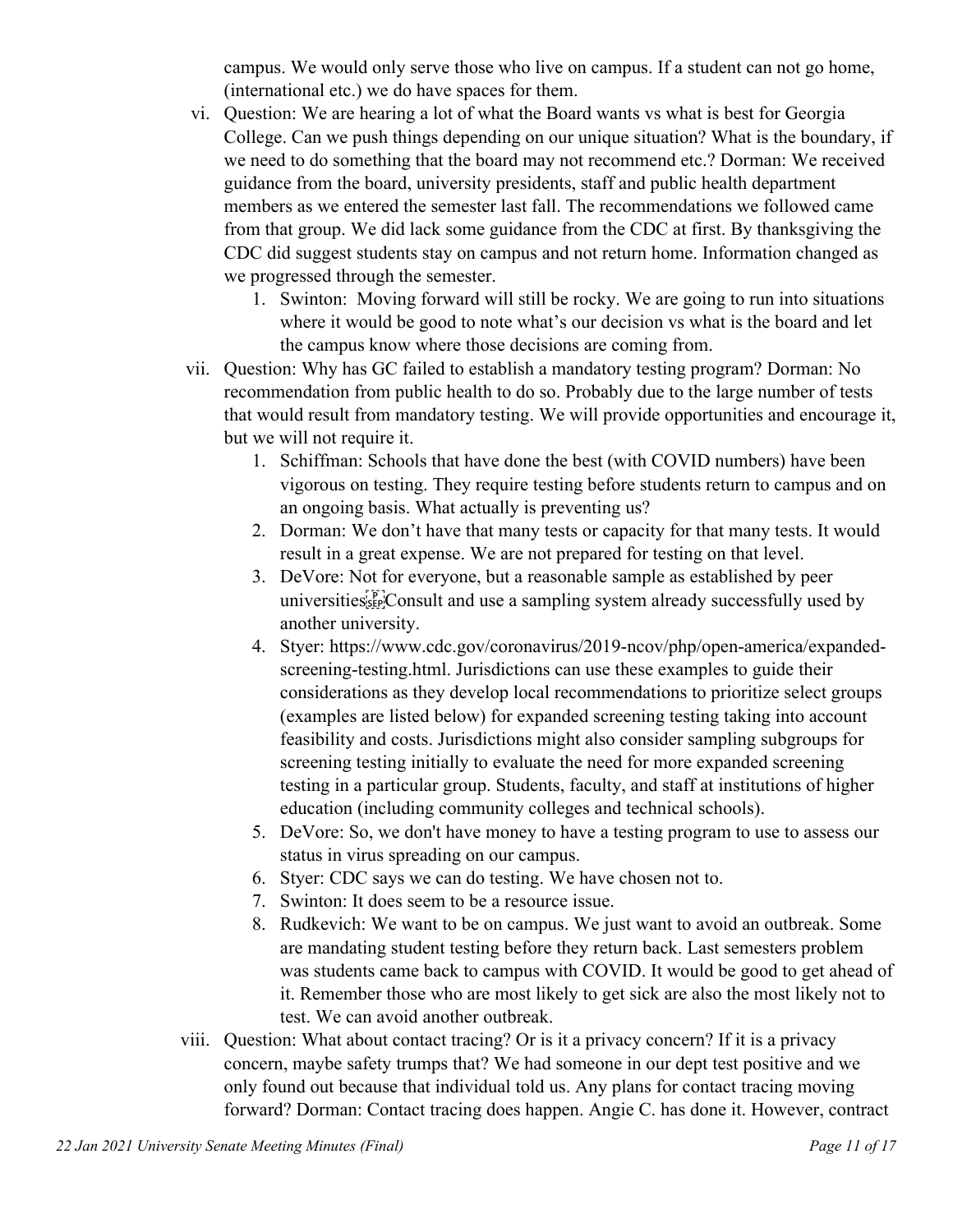tracing is not our duty. It's the public health departments. Sometimes Angie and her staff will inquire who the individual has been around and contact them. However, it is the public health departments responsibility.

- 1. Spirou: The process is the same with employees. You can refer to the COVID decision tree. They will ask you who you've been in contact with and we will contact those we need to. We've been doing so and people have quarantined as needed.
- 2. Swinton: Close colleagues did all of that and still members of the department were never contacted. Could we think about an app or using something low cost for tracing on campus? Or are we actively engaging with public health to see who they should follow-up with?
- 3. Dorman: Yes, tracing is supposed to be happening. If someone's not following up, we need to check on that. An app is a great idea in theory. However, it depends on people following up and agreeing to it. Everyone would need a phone and agree to be followed. It's a great innovation of science but with privacy issues and getting people to elect to be in is difficult. We just aren't there yet.
- 4. DeVore: We have dual validation software on our phones needed to access unify and email. Is that a privacy issue? We use our personal phones.
- 5. Swinton: Well, this should be on our radar moving forward. It would be opt in. Many students do opt in for many of our services, it may not be as hard as we think to get students to participate. Are we still keeping track of whose tested positive?
- 6. Dorman: Yes, it is listed the next morning after it is reported. Some numbers may be delayed, for example over a weekend. Yet for most part it's accurate day by day.
- 7. Spirou: If you check the site, the information is there. The beginning of last semester was very difficult, but I need to point out how critical behavior is in this situation. Behavior certainty produced change. The numbers went down as the semester progressed, due to change in behavior. January will probably see another rise but will shift back down. Testing will be available. Behavior is most important. We are in a different position than six months ago.
- ix. Sanders: Thank you so much for coming to our meeting today. I think that reaching out to faculty with a feedback survey would be extremely helpful in identifying what worked well and what did not work well when we returned face to face so that adjustments, if needed, can be made for the spring semester. The most challenging issue I encountered was the period of time in which two-thirds of my classes were in quarantine and the continued lack of attendance throughout the semester when the number of cases decreased. Thank you again for your time and attention.
	- 1. Sanders: Approximately 2/3 of students were in quarantine. I live streamed lectures until the numbers went back down. However, other students who hadn't tested positive or who weren't told to isolate took advantage of the live streaming and lecture notes and did not attend class either. I structured class, so it was important to be there but didn't want to punish those who were sick. I'd like any suggestions or advice on what and how we should handle this type of situation.
	- 2. Dorman: What is your recommendation for this?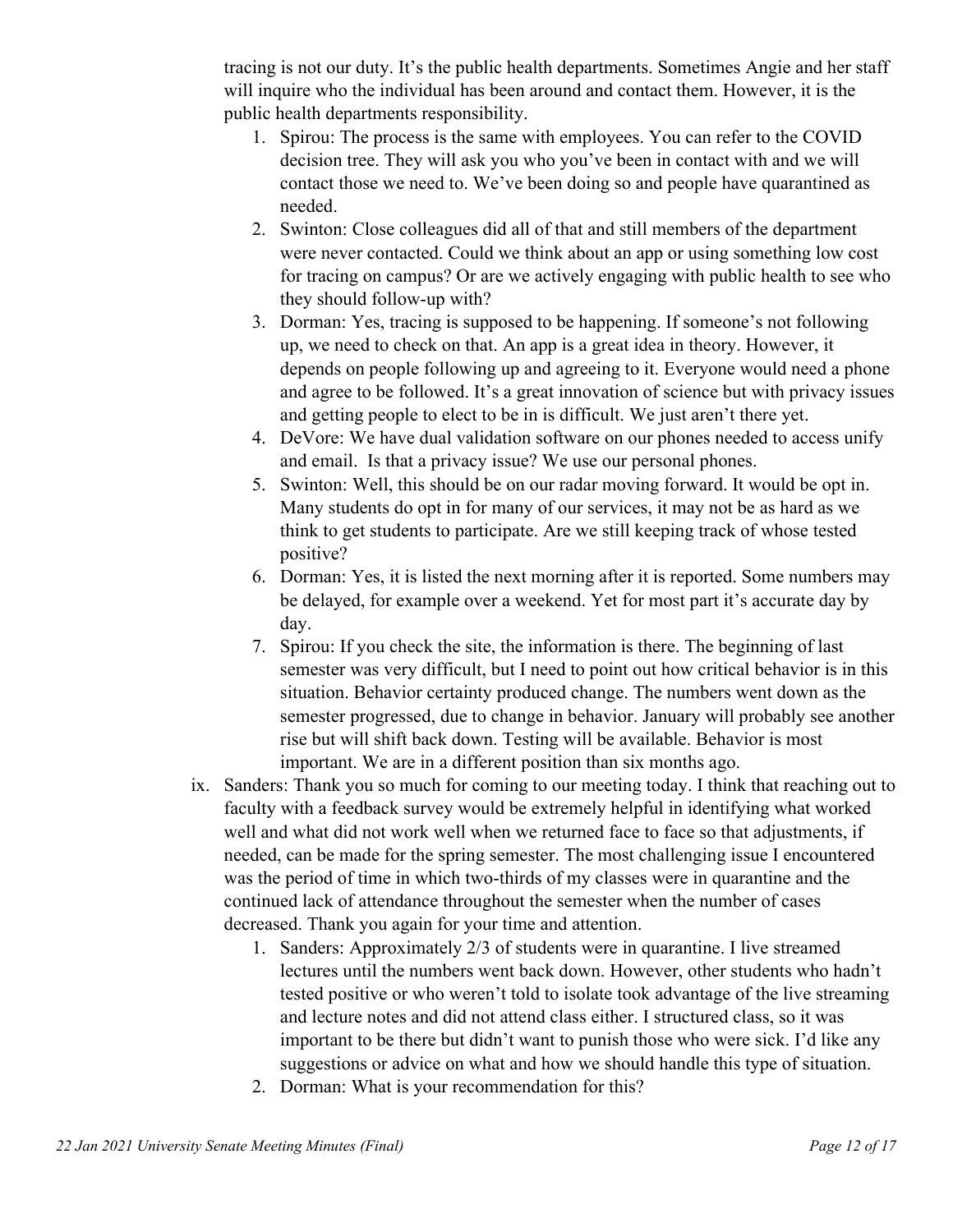- 3. Sanders: It would be helpful to know what we as faculty can do to avoid this scenario. What are we able to do?
- 4. Spirou: This seems to be a common concern. I got a lot of questions from parents about this as well. Parents complained that their child was not registered for online courses but was only attending online courses. I researched the situation and students although registered for f2f were taking advantage of the online content offered by instructors even thought they were not ill. If a student doesn't have a COVID note or hasn't been asked to quarantine, then it is up to the faculty member to make that decision. You can expect students to be in the classroom.
- 5. Dorman: Dr. Spirou can you write this up for faculty?
- 6. Spirou: Yes
- 7. Speelman: There is a gap in that information. Those that took advantage vs those who are still sick even though it's been over 14 days. We were told to take students word or absence as proof they still had COVID issues.
- 8. Swinton: I also saw a drop off in attendance. I had a few students who were anxious and feared being in class. They didn't know if they can trust their fellow students to be safe. If you post online, then students preferred to not be in class if they didn't need to be. Shouldn't we be more flexible for those students? Anxiety is real, students can't concentrate if they are anxious. We've been told by the dean of students that this is a real issue and should be taken seriously. Should we send messages of flexibility vs rules about being in class?
- 9. Spirou: I agree, anxiety is everywhere. Flexibility is needed and is very important. Claire's observation is important. It's up to each faculty member to determine flexibility and in what situation it is needed. If flexibility is needed, please do so. If you think some take advantage you can also tell them that they must be in class.
- 10. Styer: The message from last semester was "we have to be f2f". Student evaluations will be used, and our classes would be checked on to make sure we were there f2f.
- 11. Spirou: This is inaccurate we did communicate student evaluations may or may not be used. There are also different types of instruction (hybrid, f2f, etc.) I met with USG to discuss f2f with social distance. Will do same again in January. Dr. Denley wants f2f and believes students do better f2f. The f2f directive was confirmed as the expectation for campuses. We attempted to continue with things as much as possible to maintain normalcy in our procedures. We continued with summer research support for faculty, we continued with tenure and promotion, and professional leaves. In midst of it all, we continue our support and want to ensure faculty some normalcy in this crazy situation.
- 12. Styer: You are saying f2f but be flexible. How can we do that? Those two things are different. You are telling us to be flexible but we also need to keep the rigid structure that has been opposed upon us.
- 13. Spirou: I don't think f2f and flexible is opposed to one another. Faculty may have options to do both. I can see a f2f structure but using various approaches to allow for some flexibility.
- 14. Swinton: Most of us have been operating on if we had a COVID note. I'd like to see us be more generous for those that choose to do distance till crisis is over. Can we broaden what is a legitimate excuse? This also goes back to who can teach f2f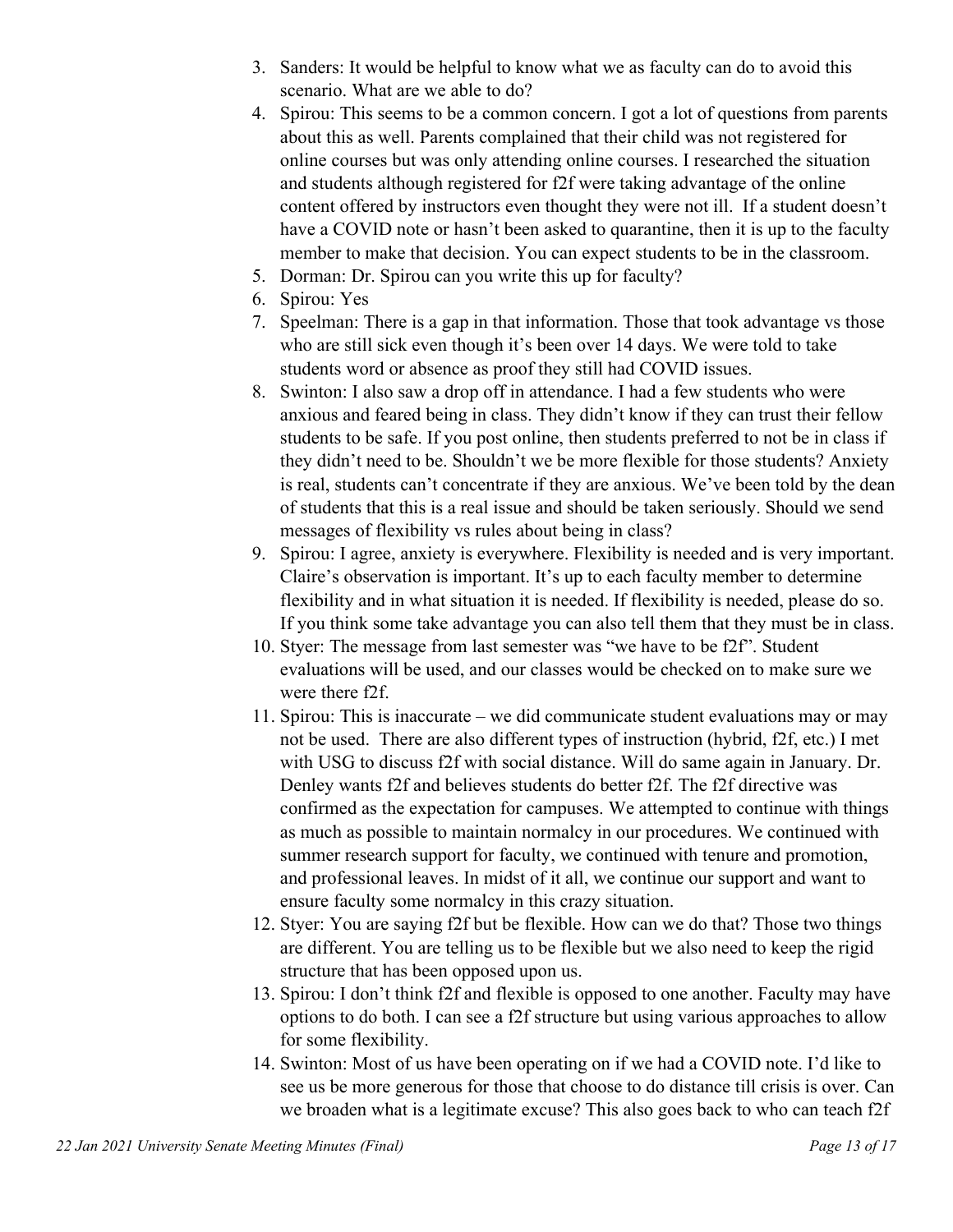and who can't. The initial COVID exemption list wasn't exhaustive, it couldn't be. It didn't include those who didn't qualify for exemption but may have had a high-risk child or spouse at home. This required individuals to have to self-isolate at home away from family while working f2f. Can we have a case-by-case basis where exceptions could be made? Also, could we have no cut off dates for applications because health status and home situations change?

- 15. Dorman: What number was exempted?
- 16. Spirou: Approximately 88 faculty. The number is about the same for the spring.
- 17. Swinton: There are plenty that didn't qualify but wanted to. Did any that didn't qualify for an exemption ask to qualify even though they didn't meet the requirements?
- 18. Spirou: Not to my knowledge.
- 19. Swinton: Did anyone who qualified for an exemption not receive one? Were you given any notice who were denied?
- 20. Spirou: Maybe 1 or 2 out of 89 or so.
- x. Swinton: One of the major concerns was the denial of those that had circumstances of family members who were high risk but the employee didn't qualify for an exemption. The process seemed very black and white and should be more flexible.
	- 1. Dorman: I'd like to hear more and take it back. Everything went thru HR.
	- 2. Swinton: HR isn't known for flexibility. Individual cases may differ.
	- 3. Dorman: What are the issues. What should be on the list?
	- 4. Swinton: Shouldn't be on a list. (High risk family member scenario shared). Each case is so different. List's don't work in this situation.
	- 5. Styer: I'm living with 2 extremely high-risk individuals but I had to work.
	- 6. Knox: Same, my wife was high risk. I was lucky and qualified. Would have been nice to know I had other options if I didn't qualify.
	- 7. Dorman: Helpful, let me see if I can do anything with this.
- xi. Additional questions and comments were submitted via email and chat
	- 1. Gorzelany-Mostak: Thank you Dr. Dorman for taking the time to meet with us. I share the health-related concerns of all here and do not want to minimize them, but I was wondering if you could speak to the financial health of the institution and how positions, programs, staff assignments, funding for various initiatives, etc. might be impacted in 2021 and in the long term.
	- 2. Rudkevich: I was told a number of students who went home for quarantine never returned to campus.
	- 3. DeVore: Are there endowments which can be used to help with COVID issues on our campus?
	- 4. DeVore: Students also have anxiety when they zoom at 9 go on campus at 11 then drive away to go home and zoom again at 1...the schedule is a real issue for students. Basically, they are bouncing back and forth between their room/apartment and the campus.
	- 5. Sanders: I had many students who expressed that anxiety in the "check-up" survey I gave my students after the first few weeks. Most of them expressed they felt safe in the classroom, but there was also a sizeable number who wanted to take the class online.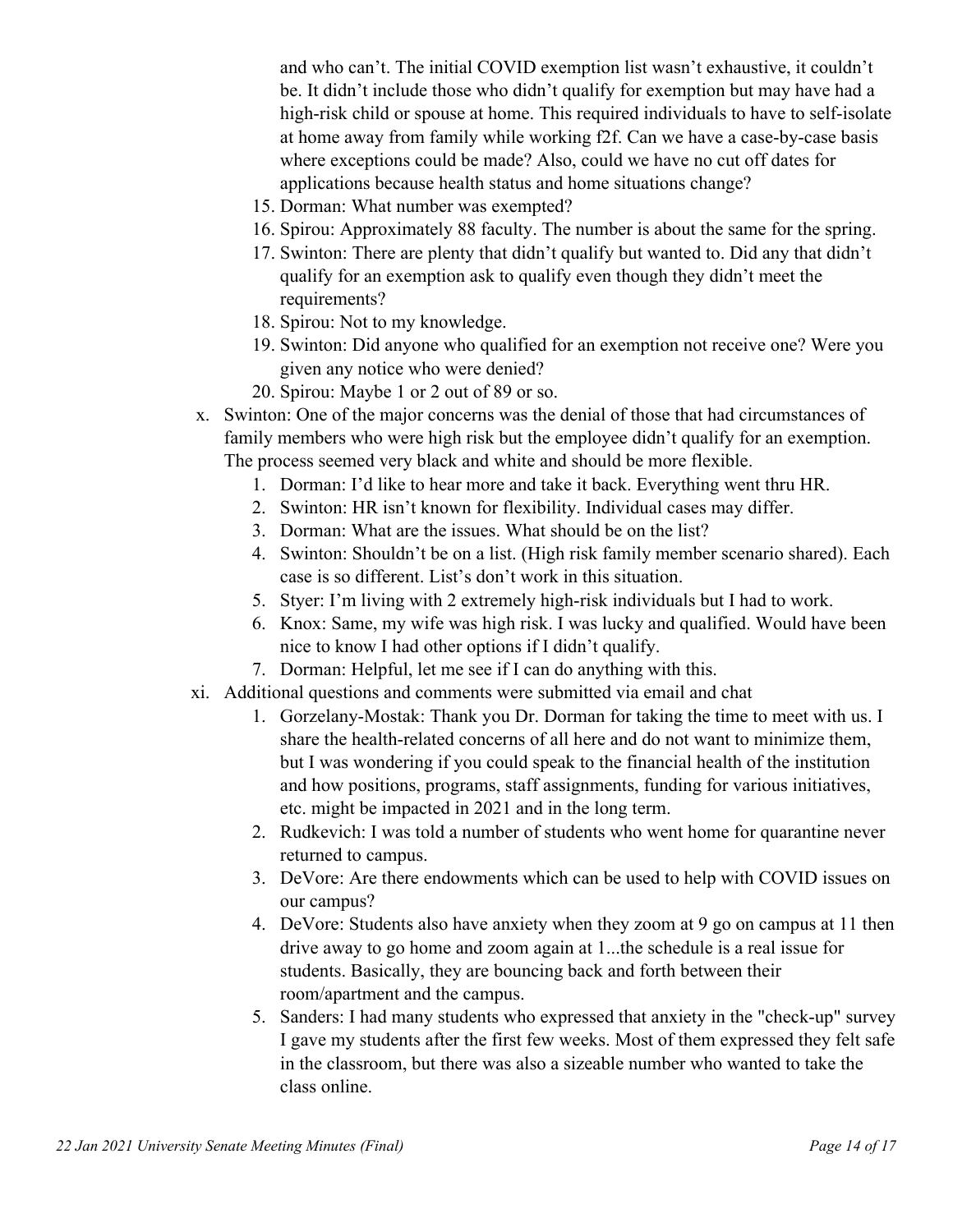- 6. Sumowski: Drs. Dorman and Spirou, On behalf of COE, I would like to thank you for coming today and for your candor. My COE colleagues recognize that these are extraordinary circumstances and that we all are doing the best we can with the information and resources available. There are no perfect scenarios. Forgive me, but I must log off to attend another meeting. Good Day everyone!
- 7. DeVore: If we taught in Baldwin High, and had a spouse or parent in the home, or child, who is high risk, we would be permitted to teach online,
- 8. DeVore: Flexibility of being the only caregiver of a 90 year old parent is ABSENCE. GC required face to face.HR was not flexible and neither were Chair, Dean.
- 9. Rudkevich: On a very different note, the presidential inauguration is happening 2 days into the semester. Would it be possible to send out a reminder for everyone to uphold Georgia College's honor code shortly before Jan. 20?
- 10. Email from DeVore: A study by the Centers for Disease Control and Prevention, released today, compared the rates of COVID-19 exposure in counties with large universities with remote instruction and with in-person instruction.
	- a. "U.S. counties with large colleges or universities with remote instruction  $(n = 22)$  experienced a 17.9 percent decrease in incidence and university counties with in-person instruction ( $n = 79$ ) experienced a 56 percent increase in incidence, comparing the 21-day periods before and after classes started. Counties without large colleges or universities  $(n = 3,009)$ experienced a 6 percent decrease in incidence during similar time frames," the study said.
	- b. The study said, "Additional implementation of effective mitigation activities at colleges and universities with in-person instruction could minimize on-campus COVID-19 transmission and reduce county-level incidence." 1.8.21, Scott Jaschik [Live Updates: Latest News on](https://nam11.safelinks.protection.outlook.com/?url=https%3A%2F%2Fwww.insidehighered.com%2Fnews%2F2021%2F01%2F08%2Flive-updates-latest-news-coronavirus-and-higher-education&data=04%7C01%7Cjolene.cole%40gcsu.edu%7C4dd55d06e32649d589f708d8b44d8826%7Cbfd29cfa8e7142e69abc953a6d6f07d6%7C0%7C0%7C637457592374808351%7CUnknown%7CTWFpbGZsb3d8eyJWIjoiMC4wLjAwMDAiLCJQIjoiV2luMzIiLCJBTiI6Ik1haWwiLCJXVCI6Mn0%3D%7C1000&sdata=kh%2BhX67gQMqSa2eU%2FD%2Bs1RfDiMxNW1toySY11vPUTYc%3D&reserved=0)  [Coronavirus and Higher Education \(insidehighered.com\)](https://nam11.safelinks.protection.outlook.com/?url=https%3A%2F%2Fwww.insidehighered.com%2Fnews%2F2021%2F01%2F08%2Flive-updates-latest-news-coronavirus-and-higher-education&data=04%7C01%7Cjolene.cole%40gcsu.edu%7C4dd55d06e32649d589f708d8b44d8826%7Cbfd29cfa8e7142e69abc953a6d6f07d6%7C0%7C0%7C637457592374808351%7CUnknown%7CTWFpbGZsb3d8eyJWIjoiMC4wLjAwMDAiLCJQIjoiV2luMzIiLCJBTiI6Ik1haWwiLCJXVCI6Mn0%3D%7C1000&sdata=kh%2BhX67gQMqSa2eU%2FD%2Bs1RfDiMxNW1toySY11vPUTYc%3D&reserved=0)
- b. **QUESTIONS** When the APC Chair invited questions, one was forthcoming.
	- i. Question: How can the student COVID protocol be made more visible? Answer: The protocol is on the student portal.

# 4. **FACULTY AFFAIRS POLICY COMMITTEE (FAPC) — HANK EDMONDSON, CHAIR**

**FACULTY EMERITUS POLICY** The committee has completed the Emeritus policy revision and submitted a motion for today's meeting of University Senate.

### 5. **RESOURCES, PLANNING, AND INSTITUTIONAL POLICY COMMITTEE (RPIPC) — RODICA CAZACU, CHAIR**

- a. **INFORMATION TECHNOLOGY GOVERNANCE** Chief Information Officer for GC, Susan Kerr provided a detail overview of the campus ITC Governance policy which came into effect Fall 2020. Susan offered to make herself available to present this information to the Senate if requested
- b. **COVID-19 VACCINATIONS AND TESTING** Vice President of University Administration and Finance Susan Allen provided an update on the campus current plans for COVID-19 Vaccination. The campus is currently being considered for approval as a vaccination site for its campus community. If approved, the campus will provide vaccine through health services in accordance with the CDC tier system, with frontline workers and persons over the age of 65 to be offered vaccination in the first tier. At this point the GC or USG has not commented on mandatory vaccines for members of the USG community. The update included reminders that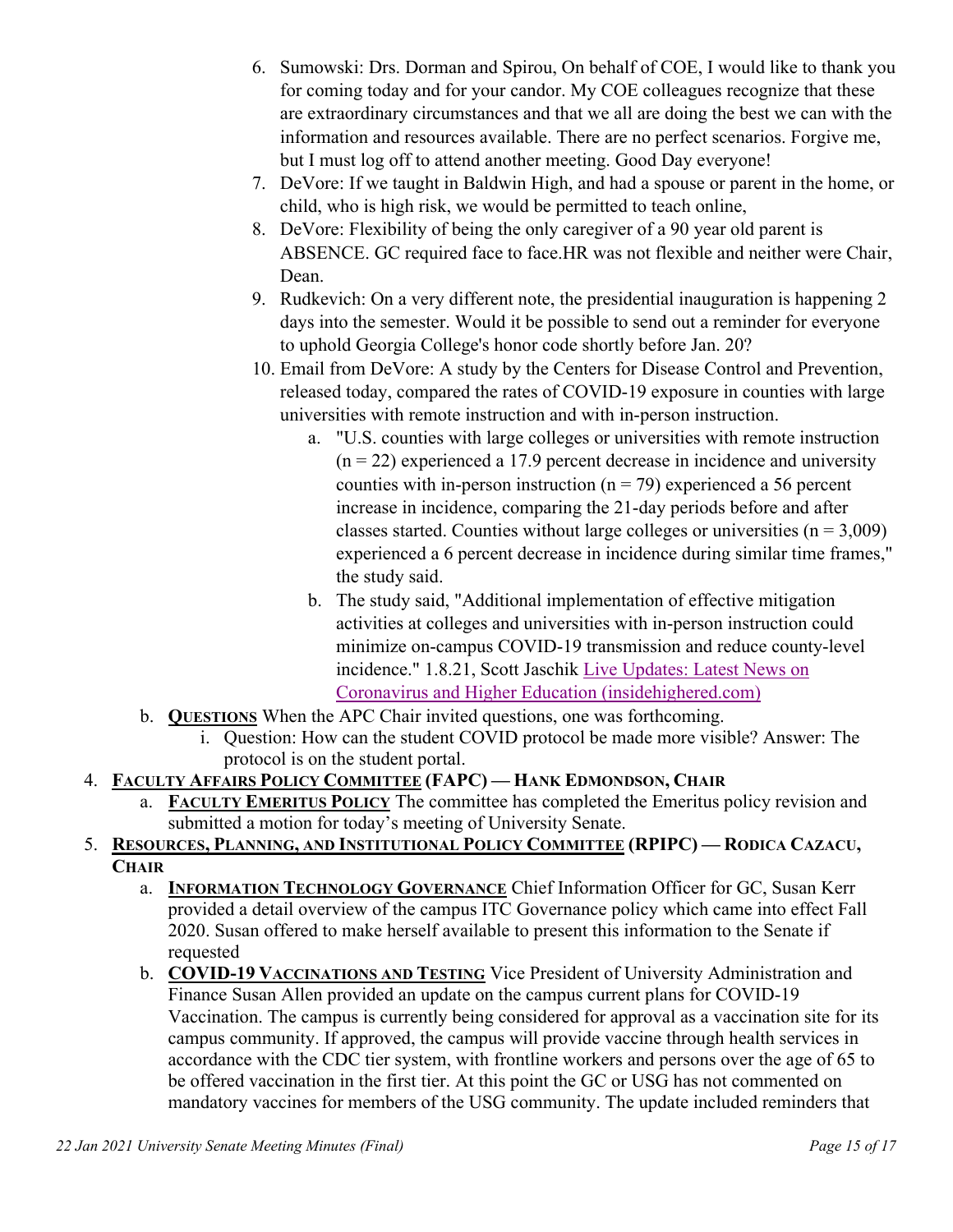the campus offered testing clinics for students and employees upon return to campus. The Vice President added that the campus has significantly improve its COVID-19 testing capacity.

- c. **REHIRING POLICY** Chief Human Resources Officer, Carol Ward informed us about some USG policy updates regarding the eligibility for rehire. Carol explains how employees are capable to be rehired under the revised policy.
- d. **ONLINE TESTING SPACE** Our committee discussed the possibility of establishing a space on campus where faculty can have their class take a test through D2L or other online resources in a secure testing manner.
- e. **PART-TIME PAY** We also discussed briefly about part-time pay, which is close to minimum wage. We would like to find out if this is standard across the campus and if adjustments could be made.

# 6. **STUDENT AFFAIRS POLICY COMMITTEE (SAPC) — JAMIE ADDY, CHAIR**

a. **MEETING CANCELLED** As there was no business, SAPC did not meet for its previously scheduled 8 Jan 2020 2:00-3:15 p.m. meeting.

# 7. **STUDENT GOVERNMENT ASSOCIATION (SGA) — NATHAN GRAHAM, PRESIDENT**

- a. **MEETING** The SGA Senate will reconvene next week on the 29th of January.
- b. **CIVIC ENGAGEMENT** I will be working with various groups around campus on some civic engagement opportunities. These will be in the fields of community service and civic debate through the GIVE Center and the Georgia College Political Society.
- c. **GO AUNT FLO** We are exploring policy to complete the Go Aunt Flo program, an initiative to provide menstrual products. We hope to have this finished by the end of the semester.
- d. **MENTAL HEALTH** We will be encouraging student to make use of the new mental health infrastructure at Georgia College.
- e. **GLASS BLASTER** The last item is the Glass Blaster update. 75 gallons of sand have been created thus far on the campus without a centralized collection system. The collection bins will soon be distributed to different buildings should have arrived by the 18th. Some of the sand already created will be included in the concrete for the Integrated Science Center.

### **ANNOUNCEMENTS/INFORMATION ITEMS**

- 1. **UNIVERSITY CURRICULUM COMMITTEE (UCC) UPDATE — LYNDALL MUSCHELL, CHAIR** a. **UNIVERSITY CURRICULUM COMMITTEE**
	- i. No Report Meeting on January 29, 2021
	- b. **GRADUATE COUNCIL** 
		- i. **New Proposals**
			- 1. College of Education: M.Ed. Special Education, Change to Delivery Format, approved unanimously
			- 2. College of Education: Ed.S Special Education, Change to Delivery Format, approved unanimously
			- 3. College of Education: Dyslexia Endorsement & Graduate Certificate, approved unanimously
			- 4. College of Business: Create a graduate certificate, IT Auditing, approved unanimously
			- 5. College of Business: Create a graduate certificate, Web Developer, approved unanimously
			- 6. College of Business: Create a graduate certificate, IT Data Analytics, approved unanimously

### c. **GENERAL EDUCATION COMMITTEE**

i. No Report – Meeting on January 22, 2021